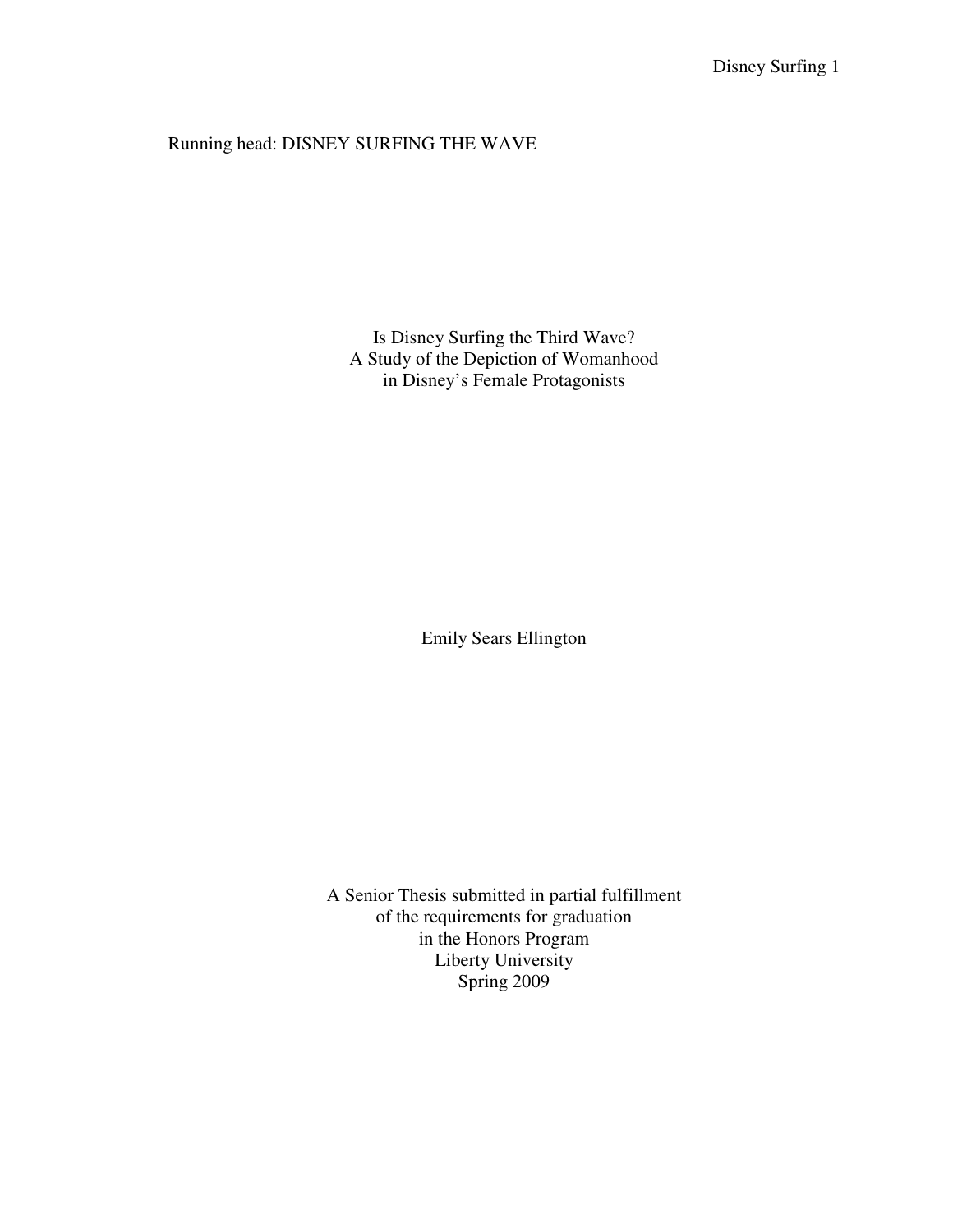Acceptance of Senior Honors Thesis

This Senior Honors Thesis is accepted in partial fulfillment of the requirements for graduation from the Honors Program of Liberty University.

> Lynnda S. Beavers, Ph.D. Thesis Chair

\_\_\_\_\_\_\_\_\_\_\_\_\_\_\_\_\_\_\_\_\_\_\_\_\_\_\_\_\_\_

Cecil V. Kramer, D. Min. Committee Member

\_\_\_\_\_\_\_\_\_\_\_\_\_\_\_\_\_\_\_\_\_\_\_\_\_\_\_\_\_\_

Monica D. Rose, D.Min. Committee Member

\_\_\_\_\_\_\_\_\_\_\_\_\_\_\_\_\_\_\_\_\_\_\_\_\_\_\_\_\_\_

Marilyn Gadomski, Ph.D. Assistant Honors Director

\_\_\_\_\_\_\_\_\_\_\_\_\_\_\_\_\_\_\_\_\_\_\_\_\_\_\_\_\_\_

\_\_\_\_\_\_\_\_\_\_\_\_\_\_\_\_\_\_\_\_\_\_\_\_\_\_\_\_\_\_ Date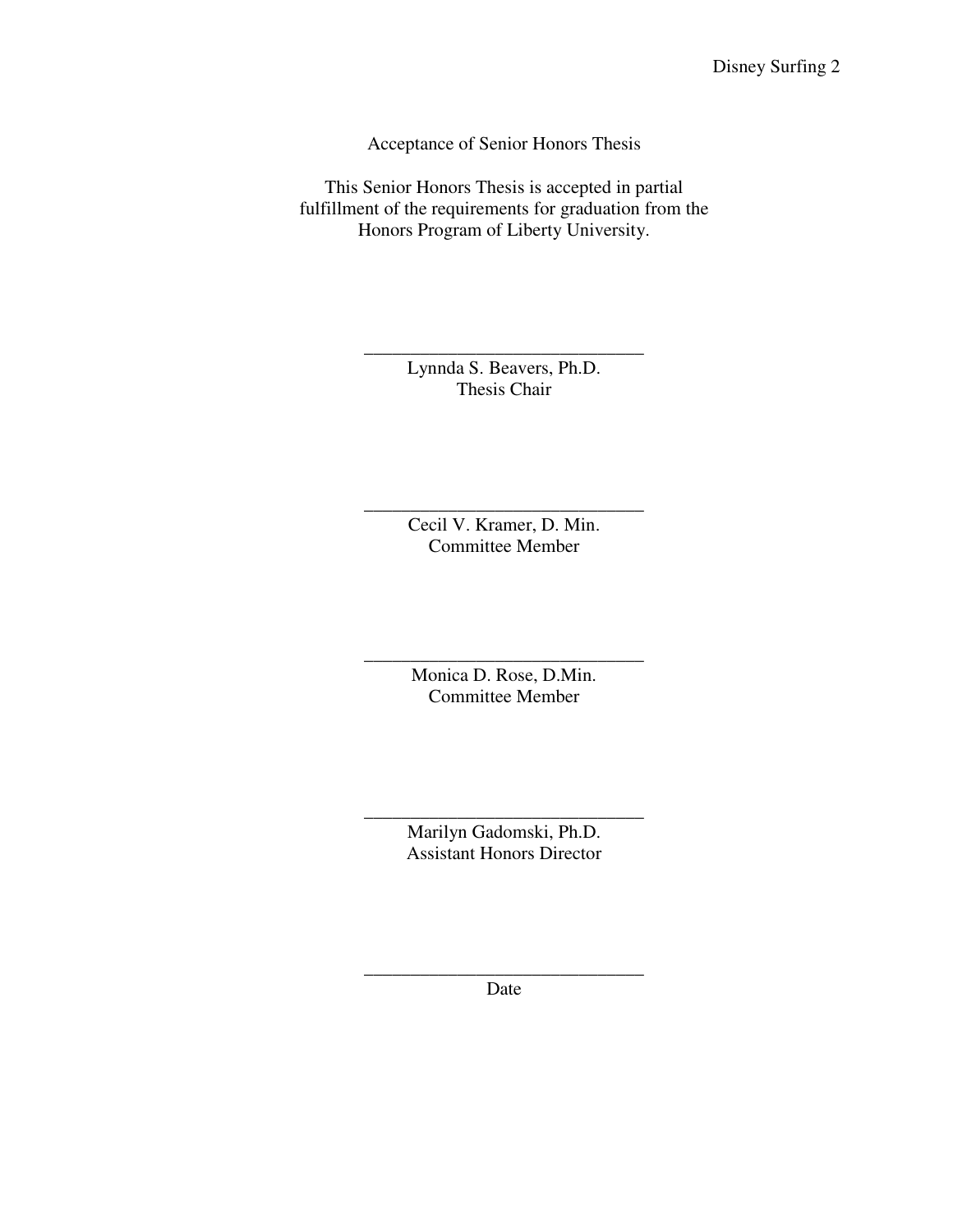#### Abstract

It is important to understand factors that have influenced Generation Y's view of womanhood. One way to do this is to analyze third wave feminist messages portrayed by Disney, the media powerhouse. In order to determine if Disney reflects feminist values, the third wave themes portrayed in *The Little Mermaid* (1989), *Beauty and the Beast* (1991), *Pocahontas* (1995), and *Mulan* (1999) are examined. It is concluded that Disney portrays the feminist values of independence and multiculturalism; however, the films are set within patriarchal societies and portray women to be domestic. Ultimately, Disney portrays four messages about womanhood: Women are equal to men; women are different than men; women ought to practice sacrificial love; women should follow their hearts.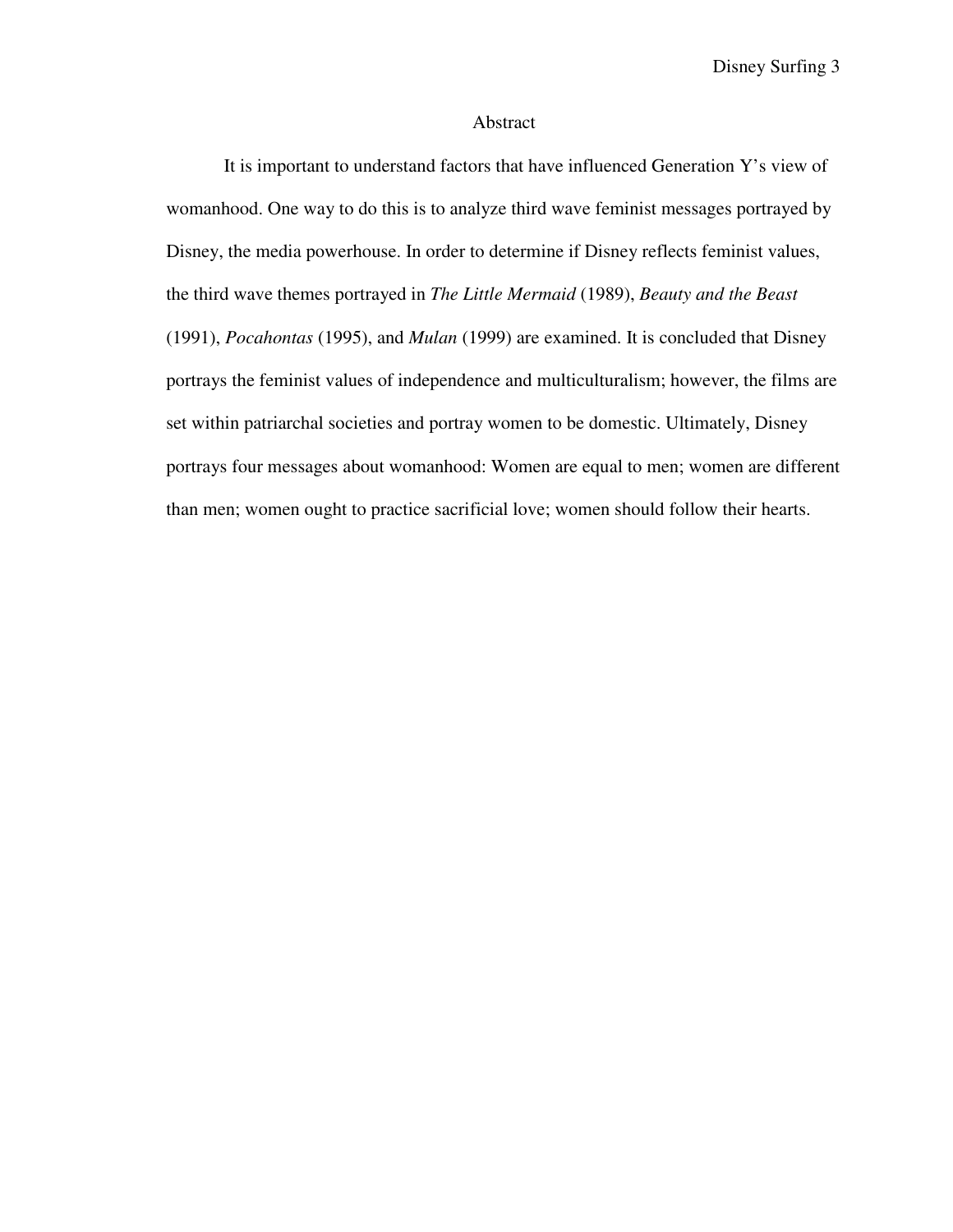Is Disney Surfing the Third Wave? A Study of the Depiction of Womanhood in Disney's

## Female Protagonists

It's 5:49 a.m. on a Tuesday morning when the alarm clock begins beeping. Twenty-four-year-old Brooke begrudgingly sits up in bed after pressing the snooze button for approximately seventeen minutes. Her bare feet hit the cold hardwood floor, and she moans. With her eyes half open, she fumbles to her closet to face the daunting task of figuring out what she is going to wear.

The closet light flickers on, and asks herself, "Should I wear my gray cardigan with my black pants, or will I be too cold in the office?" All of a sudden, she pauses. "Wait, what day is it? Is it Tuesday? It is! I have a meeting with the executive directors today. Man, that will most certainly win 'The Most Pointless Use of Time' award…Well, at least, Jeremy will be there. Hopefully at lunch he won't bring up the topic of marriage again. I mean, I do love him, but the whole idea of marriage just kind of creeps me out. Me, getting married? That's just weird—I am certainly not ready for that. Okay, Brooke, stop thinking so much. Just grab the gray cardigan and hop into the shower."

Brooke is passionate, ambitious, and impatient. She values control and flexibility and dreams of one day owning her own advertising firm. Furthermore, she is not sure if she is ready to sacrifice her career to get married. Brooke is a Generation Y woman (Bay, 2007).

#### Generation Y

#### *Defining Generation Y*

Generation Y is a group of 70 million American men and women comprised of those born roughly between 1977 and 1994. They are sometimes referred to as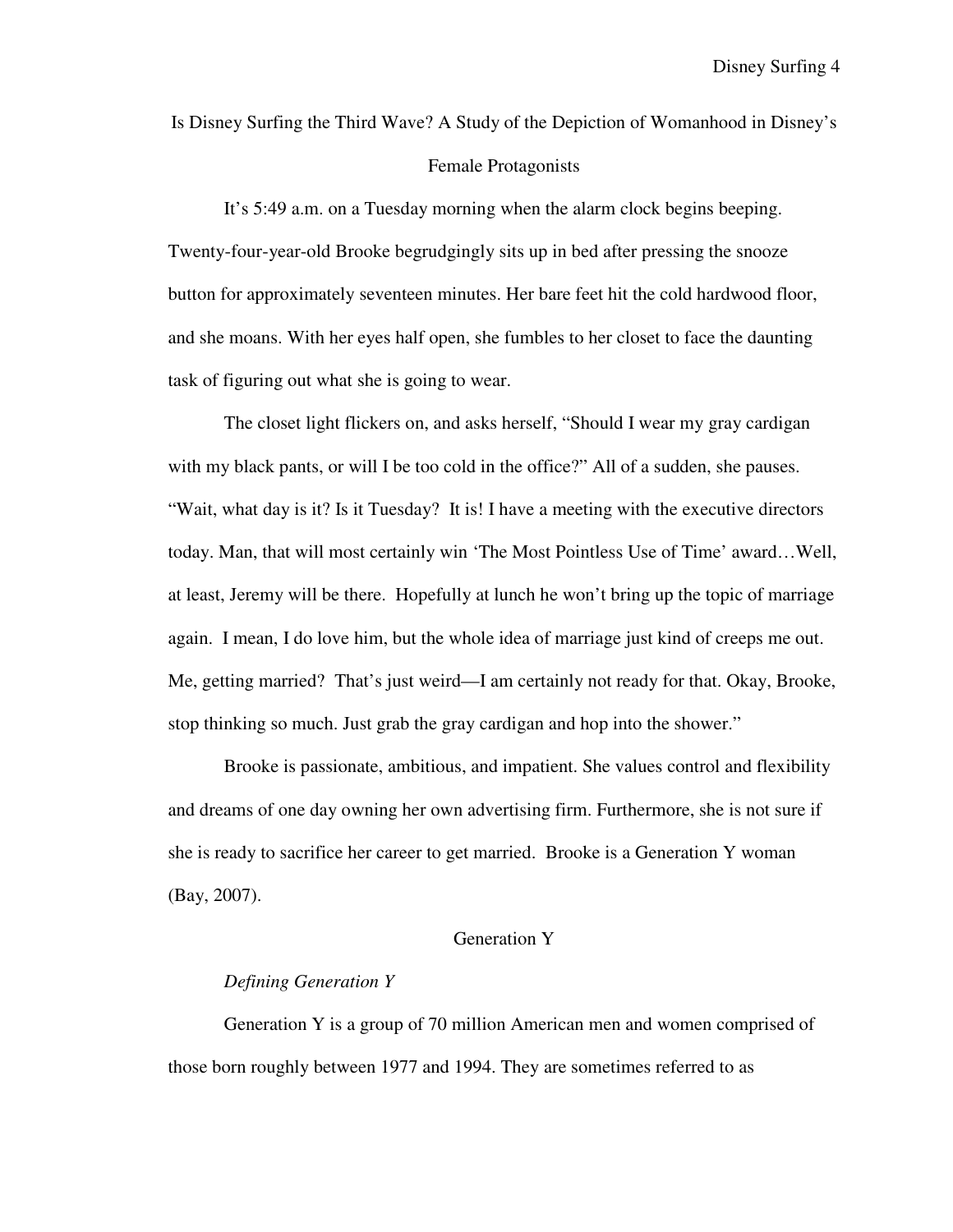Millennials. According to NAS Recruitment Communications (2006), Generation Yers possess three main characteristics that set them apart from the previous generations: diversity, independence, and empowerment.

Generation Yers live in a unique culture. They were raised in a fast-paced world that depended upon technology to accomplish daily tasks such as school work, communication with family and friends, and entertainment. They were witnesses of the O.J. Simpson trial, the death of Princess Diana, the popularity of boy bands, and the War on Terrorism. They are known as the Look at Me generation (A Portrait, 2007). Words used to describe this generations could be impatient, skeptical, blunt, expressive, imagedriven, adaptable, technologically savvy, and multi-tasking. Furthermore, they are the most highly-educated generation to date (NAS, 2006)

### *Generation Y Womanhood*

Generation Y's view of womanhood is significant. A large portion of these individuals are the offspring of feminist activists from the civil rights movement; therefore, this generation has been indoctrinated with the issue of equality since the moment of their birth. Many sociologists have been anxious to study the product of this movement and have found interesting results.

As noted in sociological research, Generation Y is "less traditional" than previous generations (A Portrait, 2007). This generation seems to be content about this change. According to a study conducted in 2006, 60% of Generation Yers do not think that women should return to their traditional roles. One tangible result of this is seen in the age that these women are getting married and having children: two main components of traditionalism. Approximately thirty years ago, the average age for women to marry was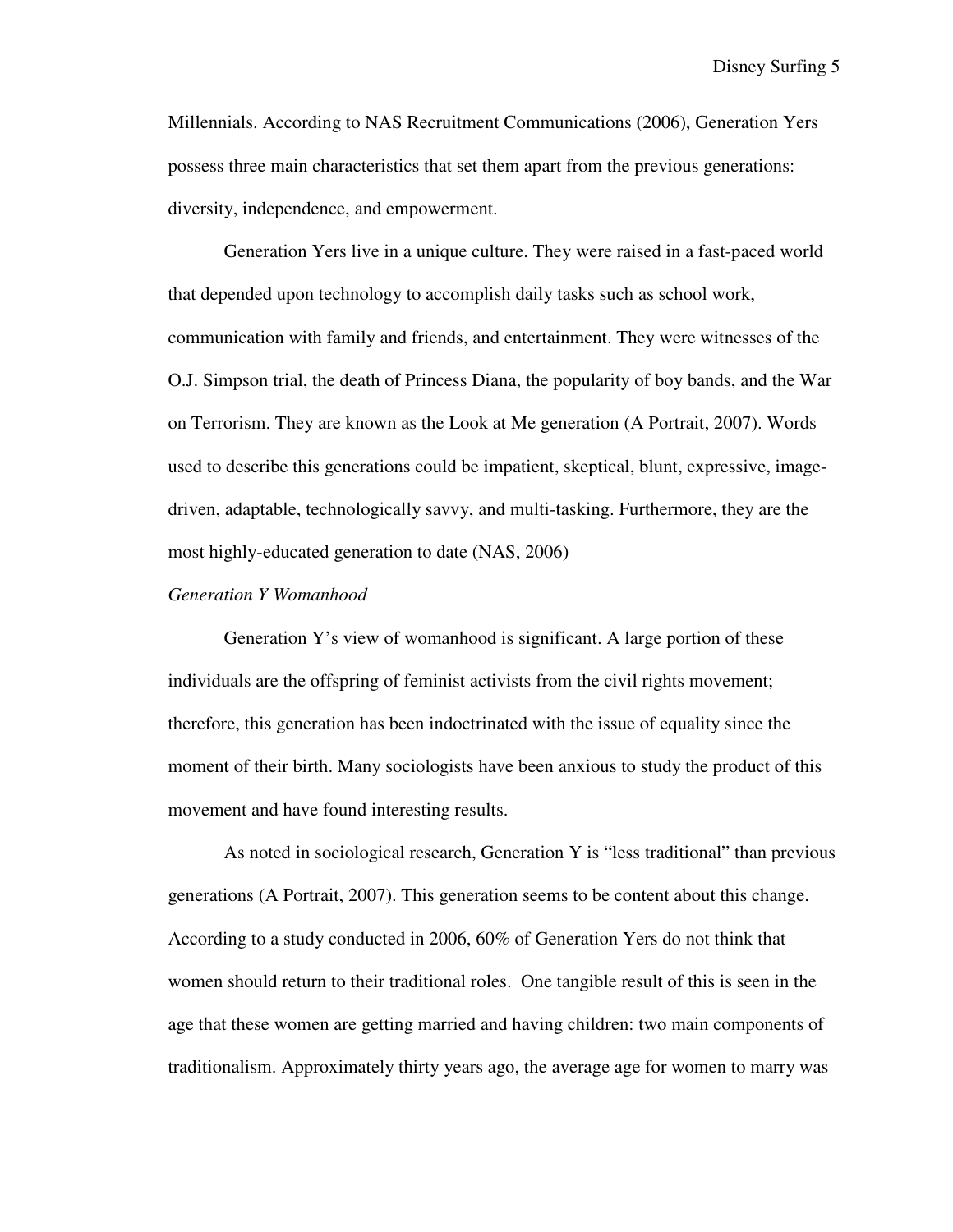Disney Surfing 6

five years younger than it was in 2006. Women are also having children later in their lives. Sociologists agree that this is because these women want to "take care of themselves first" as taught by their mothers (Read, 2006, ¶ 5).

Generation Y daughters noticed how much their feminist mothers sacrificed for their careers in order to gain independence and equality in the workplace. While they appreciate their mothers' fights against discrimination, studies show that Generation Y women plan to live a bit differently than their mothers. They want it all—families, careers, and personal lives—but in a balanced manner. "They look at the big picture in a very strategic way, and make choices and set priorities…' Many watched the 'juggling act' of an earlier generation of working moms and believe they'll find a better way" (Bay, 2007, ¶ 3).

#### The Objectives of the Study

Sociologists have not been the only people concerned about this generation's definition of womanhood. Psychologists, marketers, activists, and religious leaders have also spent signficant time learning about this and how it relates to their respective fields.

In order to comprehend Generation Y's perception of womanhood more fully, one must analyze the culture that brought it forth. One way to do this is to study the influence of media on this generation. The values, ideas, and dreams portrayed in media during childhood has significant impact in shaping a person. While books, music, and television are significant in forming a child's belief system, studies have found that children process information most easily from video material. In order to understand Generation Y's definition of womanhood today, it is important to analyze the content of frequently watched films during childhood and specifically how it depicts womanhood.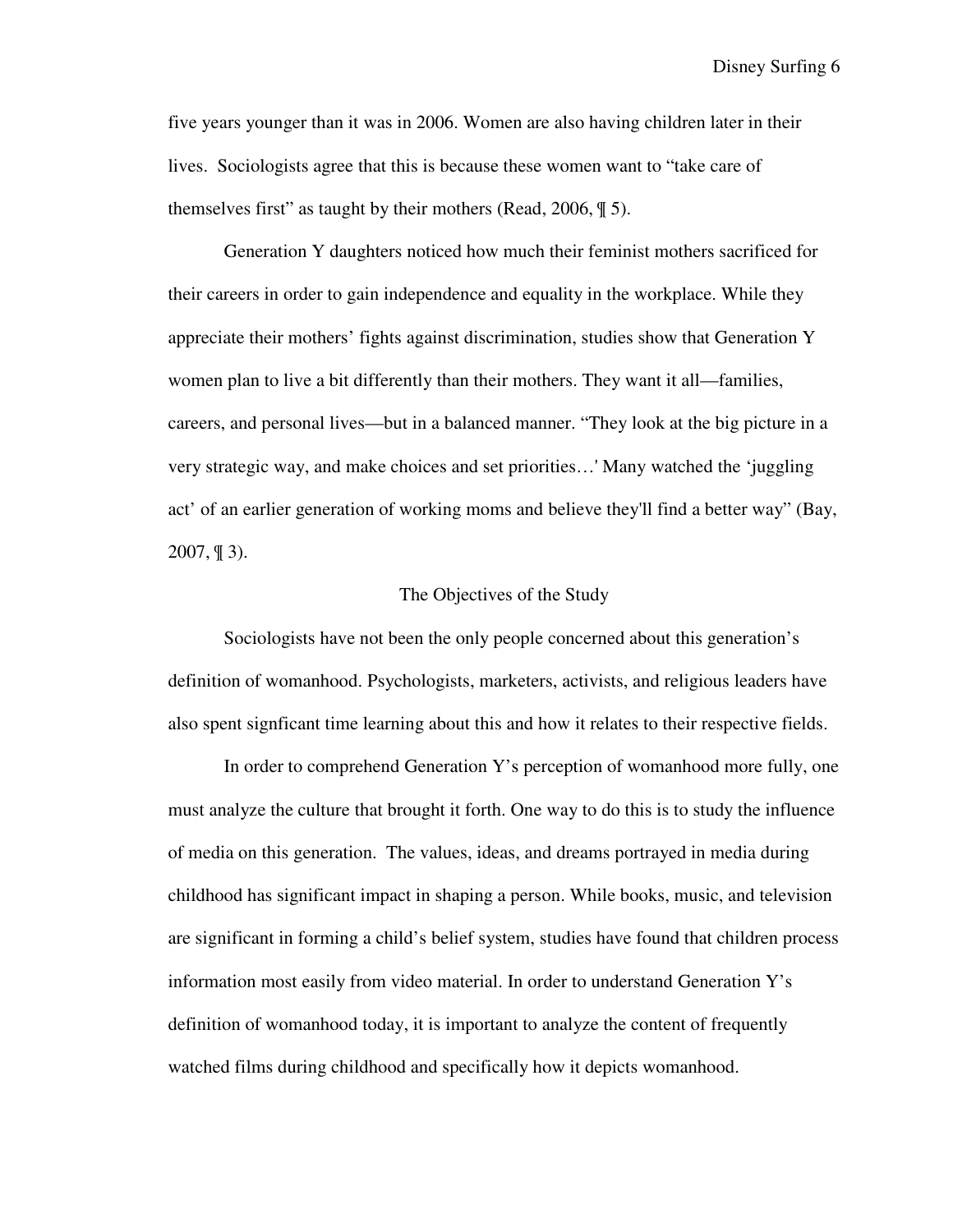The Walt Disney Company is a powerhouse in contributing to children's media, particularly videos (Towbin, Haddock, Zimmerman, Lund and Tanner et al., 2003). Media analysts have claimed that the films from this empire specifically have more power to train children about gender roles than public schools, religious institutions and the family (Dundes, 2001). According to recent studies, children watch Disney movies repeatedly. On average, children watch two and a half to three hours of television each day, and research notes that children repeatedly watch movies that they own as much as they watch television. So, in theory, children watch Disney movies for about two to three hours per day (Towbin et al., 2003).

 The purpose of this study is to answer two questions: (1) Does Disney reflect Third Wave feminist values in its definition of womanhood? (2)How did Disney portray womanhood to Generation Y during childhood? Therefore, it will examine the values of third wave feminism portrayed in four of Disney's films between 1989 and 1998- specifically the female protagonists in *The Little Mermaid* (1989), *Beauty and the Beast* (1991), *Pocahontas* (1995), and *Mulan* (1999). All sequels will be excluded from this research. This study will then determine Disney's true depiction of femininity. This analysis seeks to encourage individuals to evaluate media messages critically and also to provide insight that will be useful in various fields of study.

#### Feminism

## *Defining Feminism*

Before discussing the pervasiveness of the third wave of feminism illustrated by the four female protagonists, one must understand the definition and history of feminism. According to *Encyclopaedia Britannica* (feminism, 2009, ¶ 1), feminism is "the belief in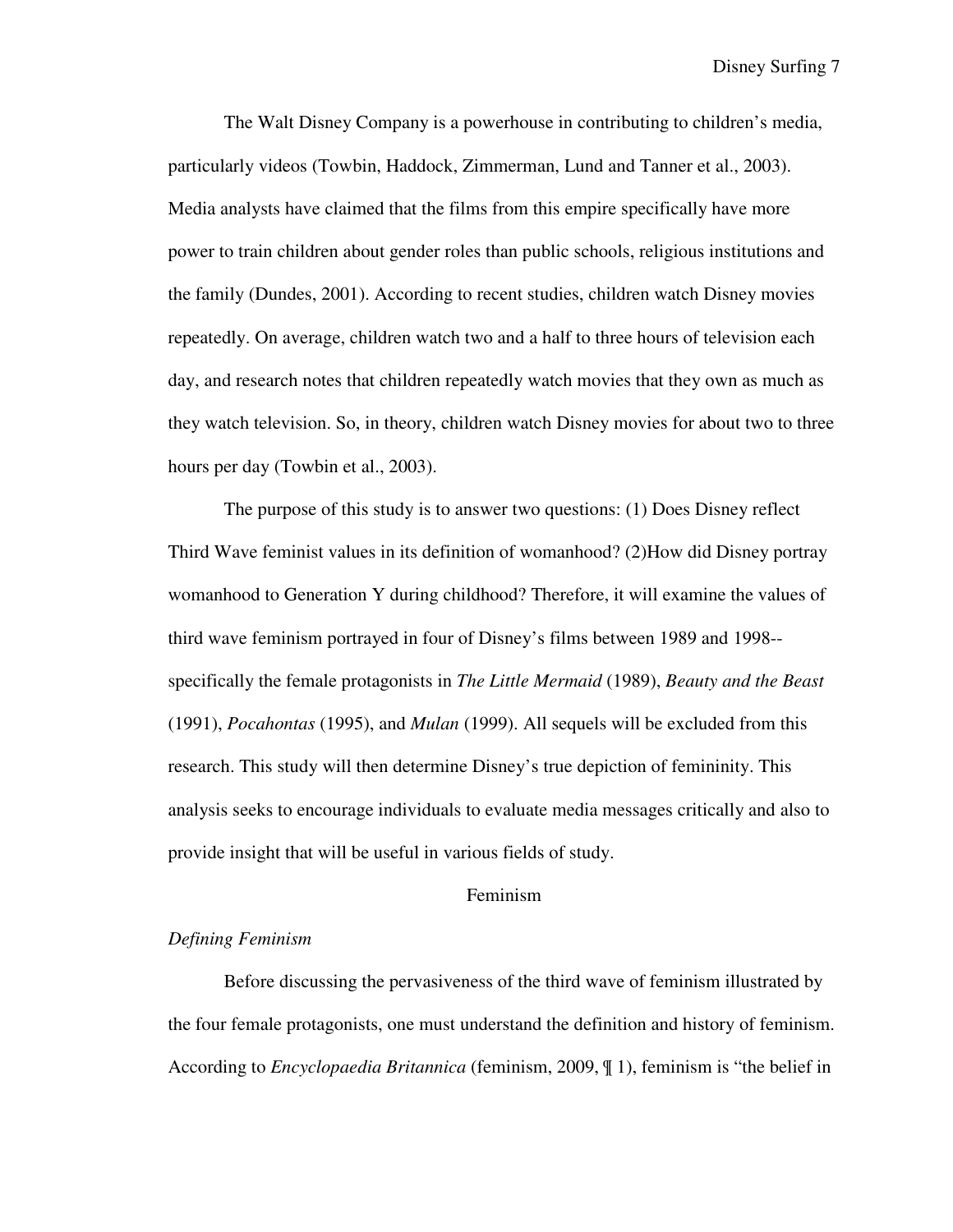the social, economic, and political equality of the sexes." It is the driving force behind redefining femininity in American society and has consisted of three notable *waves*. The first wave is classified by the campaign for suffrage in the late nineteenth century. The second wave was marked by its fight against social and political discrimination during the civil rights movement of the 1960s and 1970s. Finally, the third wave is known for its opposition against the oppressed or marginalized ideals of gender globally. This wave began in the late 1980s and continues today.

## *Early Evidences of Feminist Thought*

If feminism alters the cultural perspective, one must wonder what was the original state of womanhood. Throughout history, women have experienced oppression and discrimination. They have been defined only by their role in the domestic sphere, had limited access to education, and have been denied basic rights as citizens. In the ancient world, men viewed women as property able to be owned and sold.

However, in the midst of the oppression, there have always been a few voices crying out for justice. History records that in the  $3<sup>rd</sup>$  century B.C., Roman consul Marcus Porcius Cato tried to restrict women's use of costly goods. This action resulted in an insurrection of women filling the Capitoline Hill and baracading every entrance to the Forum. Shocked at the outburst of the Roman women, Cato shouted, "If they are victorious now, what will they not attempt? As soon as they begin to be your equals, they will have to become your superiors" (feminism, 2009,  $\parallel$  3).

While the rebellions regarding the state of women have occurred since the ancient world, feminism did not become a noticeable movement until the Enlightenment period during the late  $18<sup>th</sup>$ -century. Discussion among men resonated claims for liberty, equality,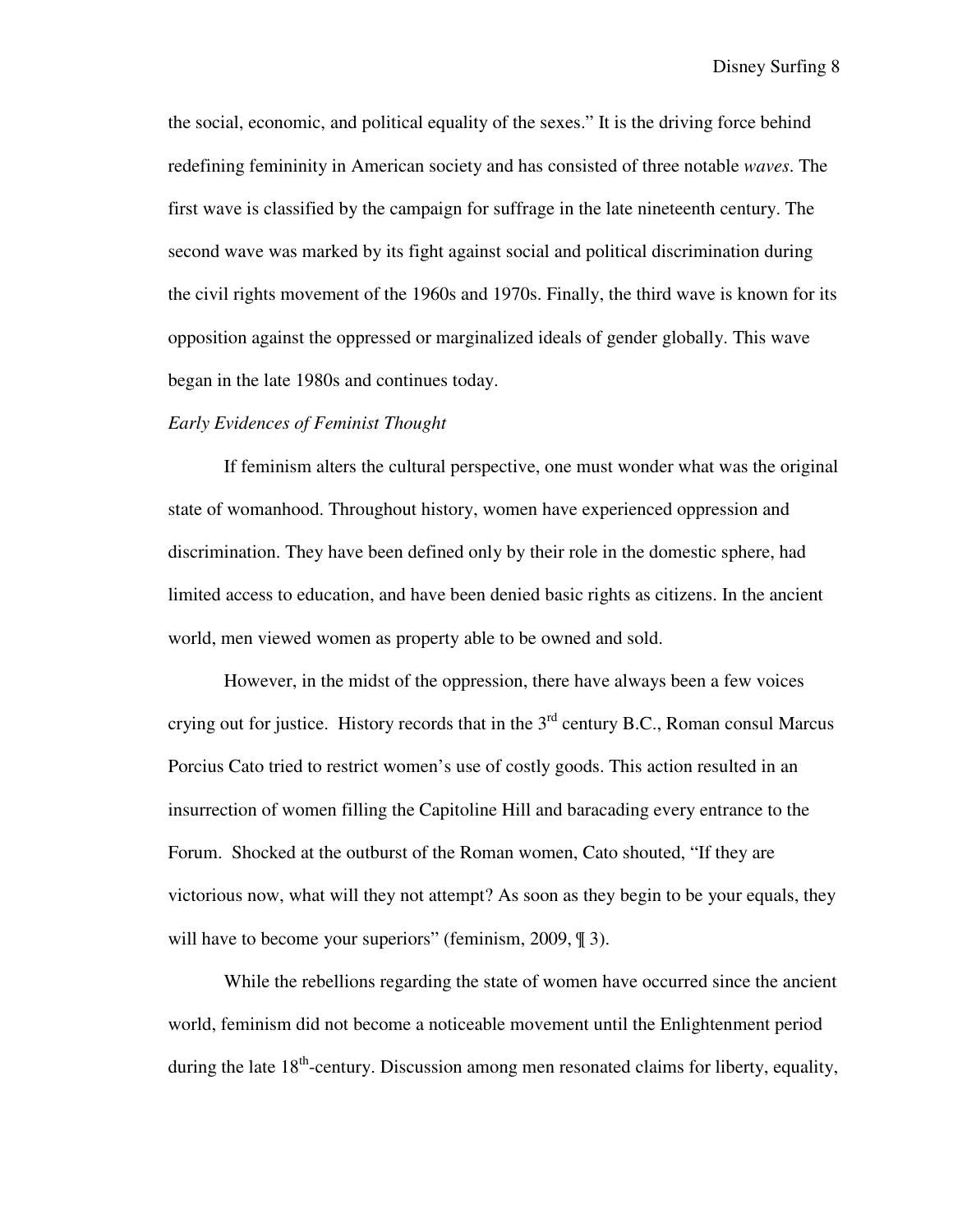and natural rights for all social classes. Quickly, women began to realize the hypocrisy of the new philosophy. In 1792, Mary Wollstonecraft published her treatise *A Vindication of the Rights of Woman* (Kassian, 1992)*.* She challenged existing ideas and argued that both sexes should be given equal opportunities in education, work, and politics. Wollstonecraft (1792) sought to "persuade women to endeavour to acquire strength, both of mind and body, and to convince them that the soft phrases, susceptibility of heart, delicacy of sentiment, and refinement of taste, are almost synoymous with epithets of weakness" (p. 25).

The abolitionist movement also propelled the cause of feminism on a global scale. In the United States, female abolitionists began to relate the campaign's concept of racial freedom to their own lives. In July 1848, Elizabeth Cady Stanton composed the "Declaration of Sentiments" proclaiming liberation for women with eleven resolutions. The most radical was the right to vote (Kassian, 1992). Soon after, movements for women's equality began; however, they were soon silenced by the Civil War. *The First Wave* 

At the conclusion of the Civil War, American feminists assumed the inclusion of woman suffrage within the  $15<sup>th</sup>$  Amendment. The  $15<sup>th</sup>$  Amendment secured the right to vote to any man regardless of color or previous condition of servitude. When women were not included, it provoked Stanton and Susan B. Anthony, a leading temperance activist, to create the National Woman Suffrage Association in 1869.

For several years, women campaigned for the right to vote; however, there soon arose dissension within the movement. While the fight for suffrage was for all women with no regards to class, there arose an "elitist inclination" (feminism, 2009,  $\parallel$  17). The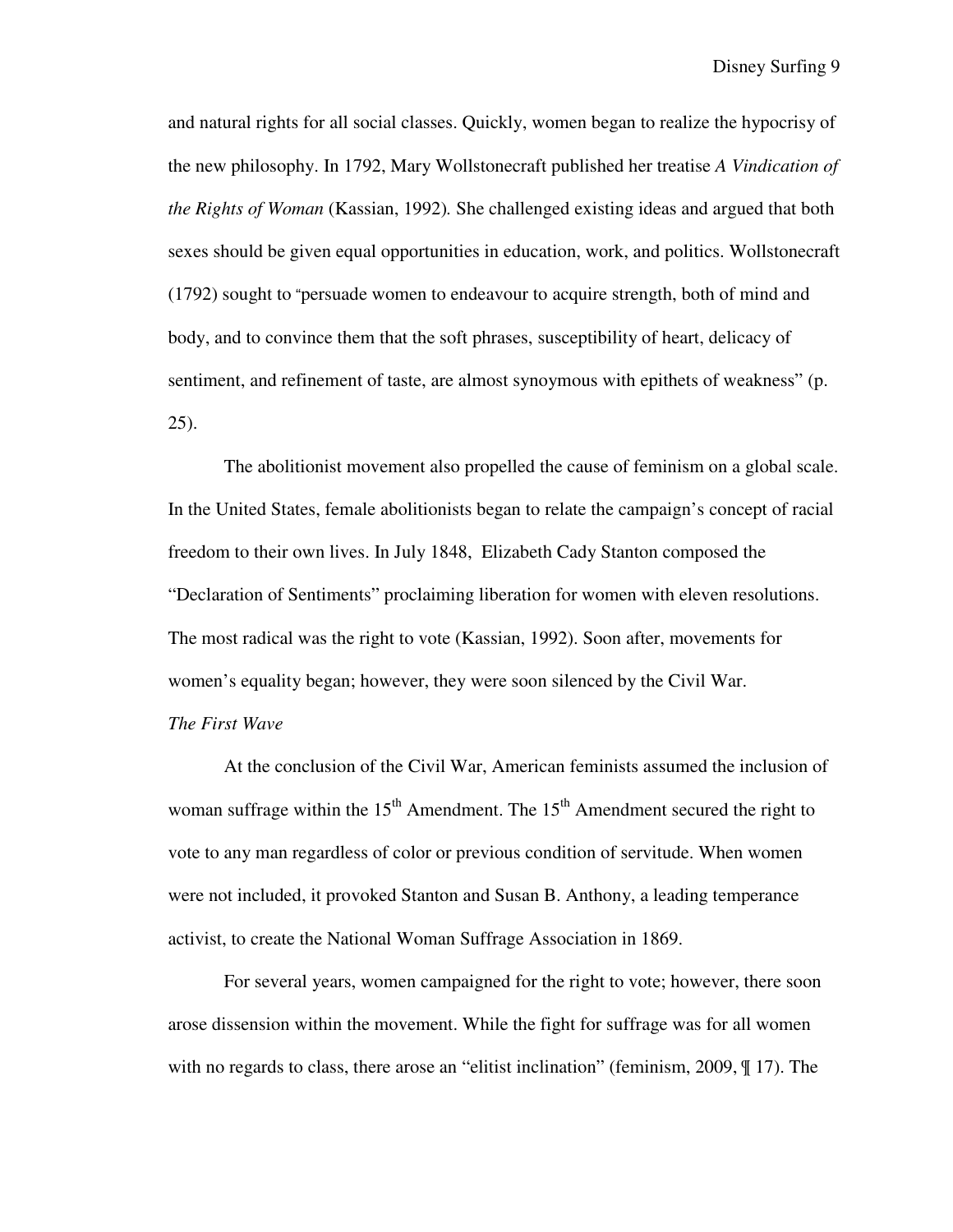upper class feminist organizers did not relate with the working-class women or the problems they faced. These women tended to share their allegiance with the trade union movement as opposed to feminism. Soon after, a radical branch broke off of the women's movement. Leaders of this faction challenged the single focus of women's vote and urged a shift to a more wholistic view of liberation much like that of the future second wave.

Resisting the radical ideology, the mainstream first wave continued to vie for the right to vote. One of the most significant contributors to this cause was Alice Paul, who implemented the British suffragettes' methods within the American culture. She employed "shock troops" and "organized mass demonstrations, parades, and confrontations with the police," leaving the ladylike lobbying behind (feminism, 2009, ¶ 20). In 1920, the first wave of American feminism achieved its victory with the passage of the 19<sup>th</sup> Amendment to the Constitution, securing women the right to vote.

## *The Second Wave*

The second wave of feminism began in 1963, approximately forty years after the passage of the 19<sup>th</sup> Amendment. During that timespan, the United States had faced significant turmoil—the Great Depression and World War II—that virtually ended the first wave. Although many women entered the workforce during World War II, they were quickly replaced by males when the soldiers returned home. When the war ended, a new era of domesticity consumed the U.S. In fact, the culture returned to levels of traditionalism that preceeded the first wave of feminism. Women married younger and bore more children than they did at the passage of the 19<sup>th</sup> Amendment. "Idyllic suburban life" was reflected in television programs such as *Father Knows Best* and *Ozzie and Harriet* (feminism, 2009, ¶ 25).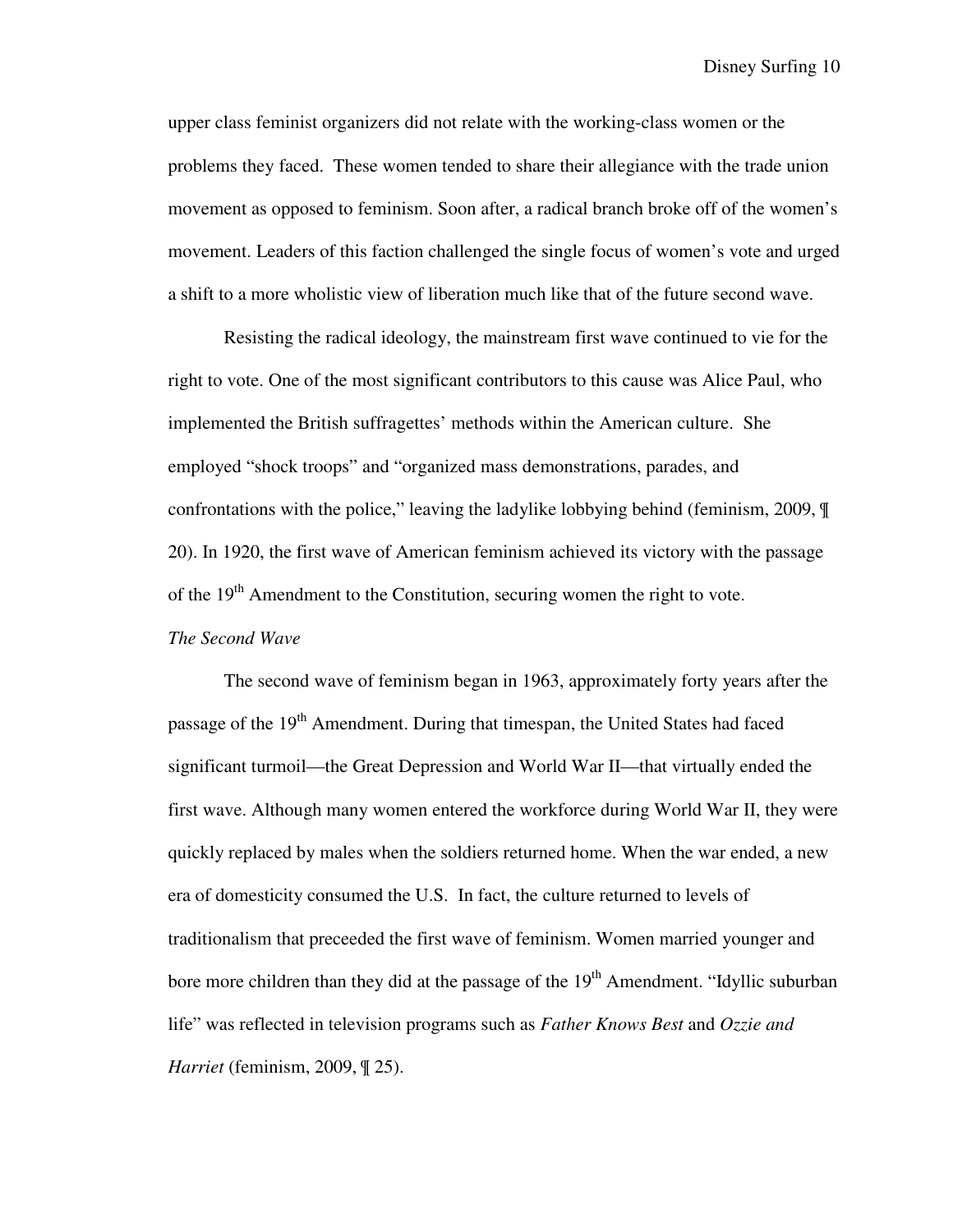However, in 1963, one of these housewives reached her boiling point and published a book that is claimed to have propelled the second wave into motion. Betty Friedan was the housewife, and also an American journalist, and her book was *The Feminine Mystique* (Kassian, 1992)*.* On February 4, 2006, she passed away, but her obituary in described the essence of this woman and the impact of her book:

 Betty Friedan, the writer, thinker and activist who almost single-handedly revived feminism with her 1963 book "The Feminine Mystique"… Her insights into what she described as the soul-draining frustrations felt by educated, stay-athome women in the 1950s, "the problem that has no name," startled a society that expected women to be happy with marriage and children (Sullivan, 2006, ¶ 1-2).

 Another factor that deeply influenced the development of the second wave was the civil rights movement and the protests against the Vietnam War, just as the abolitionist movement had triggered the first wave. The civil rights movement drew society's attention to issues of equality and justice. This new wave of feminism turned their focus to issues such as equal pay for women, access to contraception, legalization of abortion, and the prevalence of rape and domestic violence. Second-wave feminists also sought to destroy gender stereotypes that existed in society. This was characterized by the myth of bra-burning (Greenfieldboyce, 2008).

Unlike the first wave, the second wave had many areas of discussion and dissension that branched from the mainstream mission. These discussions brought about many theories about the nature of gender, female oppression, and the role of family. Some radical theorists discouraged romantic relationships between men and women. They insisted that love perpetuated patriarchal oppression. These feminists encouraged women to declare their independence from men by refraining from romantic relations and ending sexual repression. In fact, ending patriarchal oppression was not only a primary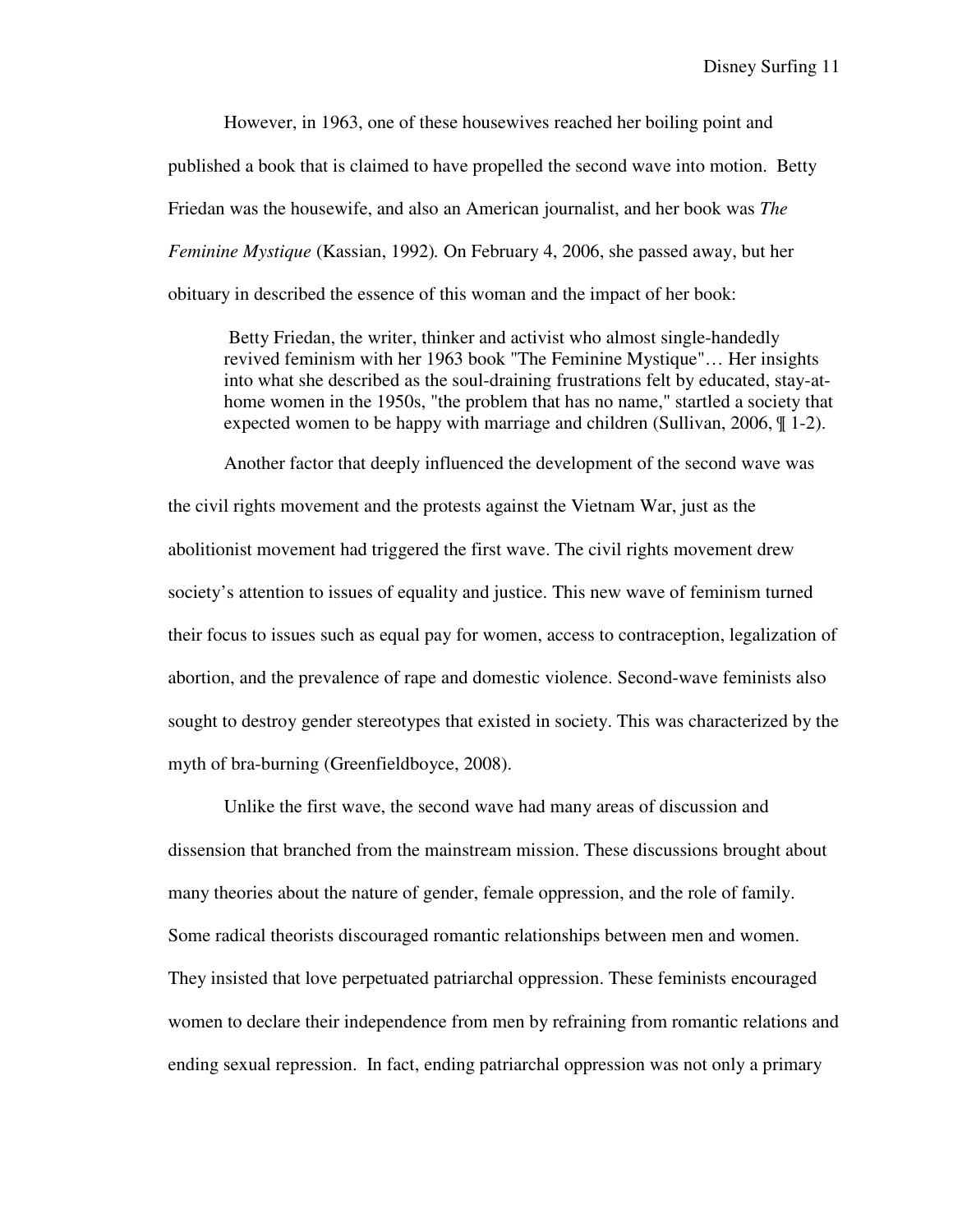goal of these radical second wave feminists, but they desired to rectify the situation by creating a matriarchal society.

Another radical idea of the second wave feminists was the femininization of God and placing emphasis on metaphysics. Second wave feminists sought to abolish patriarchy; therefore, they questioned why God was deemed to be male. They began speaking about 'Mother God,' and eventually went so deeply into the realm of metaphysics that they began to worship goddesses. However, these goddesses were not an external deity; they were symbols of the individual women. In essence, they began to worship themselves (Kassian, 1992).

While these theories may seem radical, they were more prevalent that one might guess. One significant way that these theories permeated American society was through the growth of Women's Studies program at universities. Young women studied the history of women to highlight the oppressive state and challenge partiarchal norms. Lastly, it was on university campuses that women began being influenced to worship themselves (SDSU, 2006).

## *The Third Wave*

Second-wave feminism reached its climax during the 1960s and 1970s and began waning during the late 1980s, giving way to the third wave. The history and definition of the third wave of feminism is as ambiguous as the postmodern culture that birthed it. Being products of Women's Studies programs, *third wavers* value the political gains made by second-wave feminists. However, they seek to further the second-wave cause while combining a multicultural and multi-issue approach. It defines feminism as relative to each person with his or her own unique experiences. Third wavers no longer focus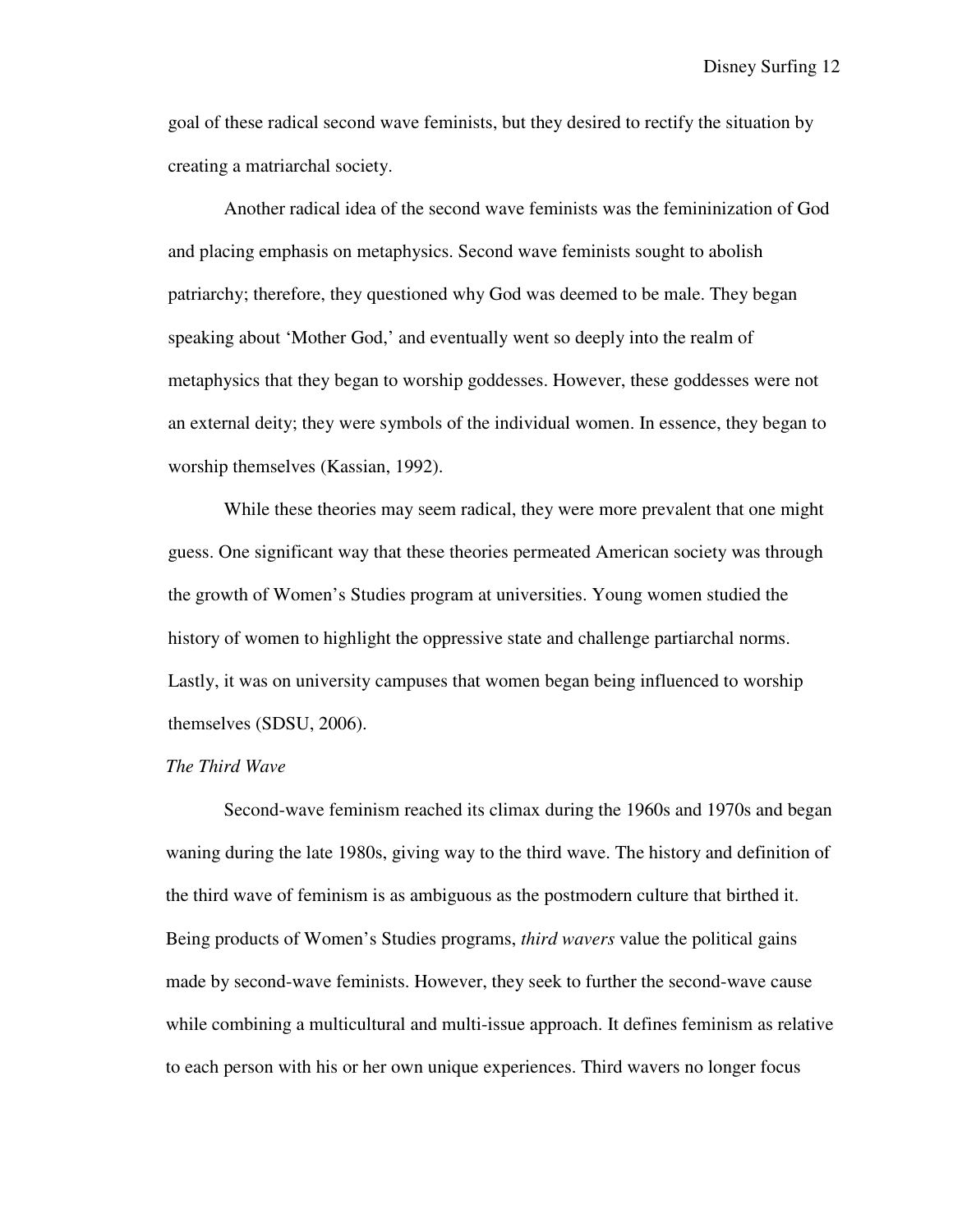solely on womanhood but also campaign on behalf of homosexual, bisexual, transgender, and biracial individuals (Schriefer, n.d.; Third Wave Foundation, 2006). According to Amy Schriefer (n.d.), third wavers celebrate differences between individuals and center all of their efforts around this main concept of individuality. They have reevaluated the second wave's activism and have shifted their focus to embrace all people in all circumstances, The third wavers seek to project all of the voices who have been silenced in the past.

 For example, third-wave feminists value the legalization of abortion as achieved by the second-wavers in *Roe v. Wade*, but they think that it was not enough. They seek to understand the hardships faced by different women, as revealed in consciousness raising (c.r.) groups and then personalize the battle for abortion rights (Schriefer, n.d.). The things that they have fought for are the freedoms to choose how and where the abortion takes place. Third wavers have also advocated the formation of post-abortion support groups.

Because the third wave has been birthed during the technology era, it has further revolutionized the growth of feminist theory. Third wavers actively use media and technology to further their message and to highlight how feminism can influence a woman's everyday life. These unorthodox outlets allow their ideology to reach the masses particularly those outside of Women's Studies programs. The Riot Grrrl movement spoke out through song lyrics, web sites, and zines and epitomized this theory production in the early 1990s (Schriefer, n.d.).

Generation Y, the Third Wave, and Disney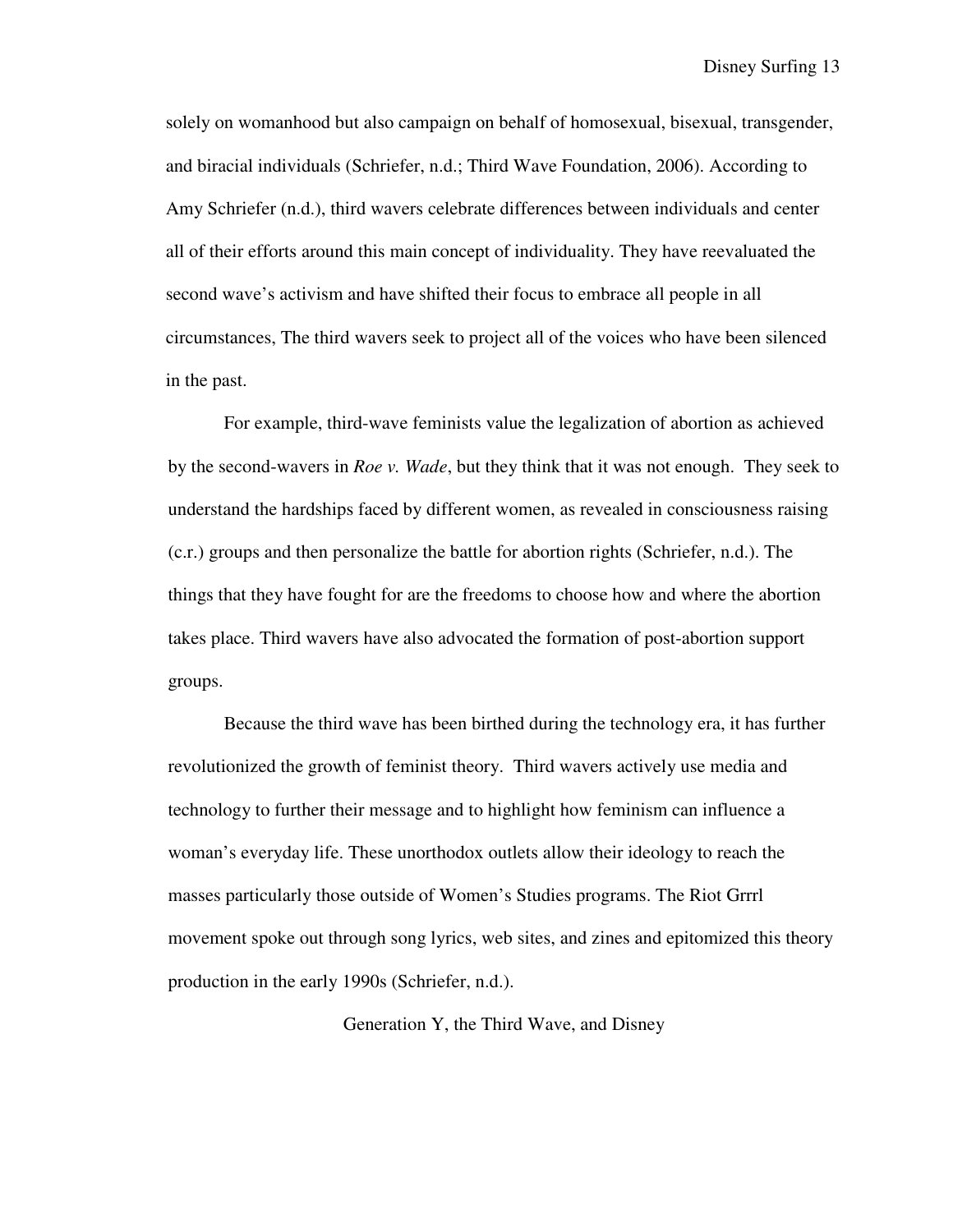As stated previously, the purpose of this study is twofold. Initially, the research seeks to answer if Disney reflects Third Wave feminist values in its definition of womanhood. Then, it will discuss how Disney portrayed womanhood to members of Generation Y when they were children. Therefore, it will examine the four Disney films during the late 1980s through the 1990s that have female protagonists as the central, and title character. These four characters are Ariel (*The Little Mermaid*, 1989), Belle (*Beauty and the Beast*, 1991), Pocahontas (*Pocahontas,* 1995), and Mulan (*Mulan*, 1998).

### Method

Qualitative research was conducted on the four films to analyze Disney's depiction of womanhood. Research and documents were first studied about feminism in order to define the central values of each wave of feminism. After reaching a thorough understanding, the researcher watched each film and observed the values and themes about gender roles. Then, a literature review was conducted on feminist critiques of the Disney films. All of these elements were ultimately compiled to derive a comprehensive definition of Disney's representation of femininity.

### Summary of Feminist Analysis

*Feminism and Disney.* The portrayal of gender roles in Disney films has been a significant source of discussion among feminist theorists and analysts. Many scholars in Women's Studies departments have charged The Walt Disney Company with sexism and argued that its stereotypes have filtered throughout their films (Davis, 2005). Secondwave femininists protested the "perfect girl[s]" that permeated the early princess films, such as *Snow White* (1937)*, Cinderella* (1950)*,* and *Sleeping Beauty* (1959) (Henke, Umble, Smith, 1996. p. 231).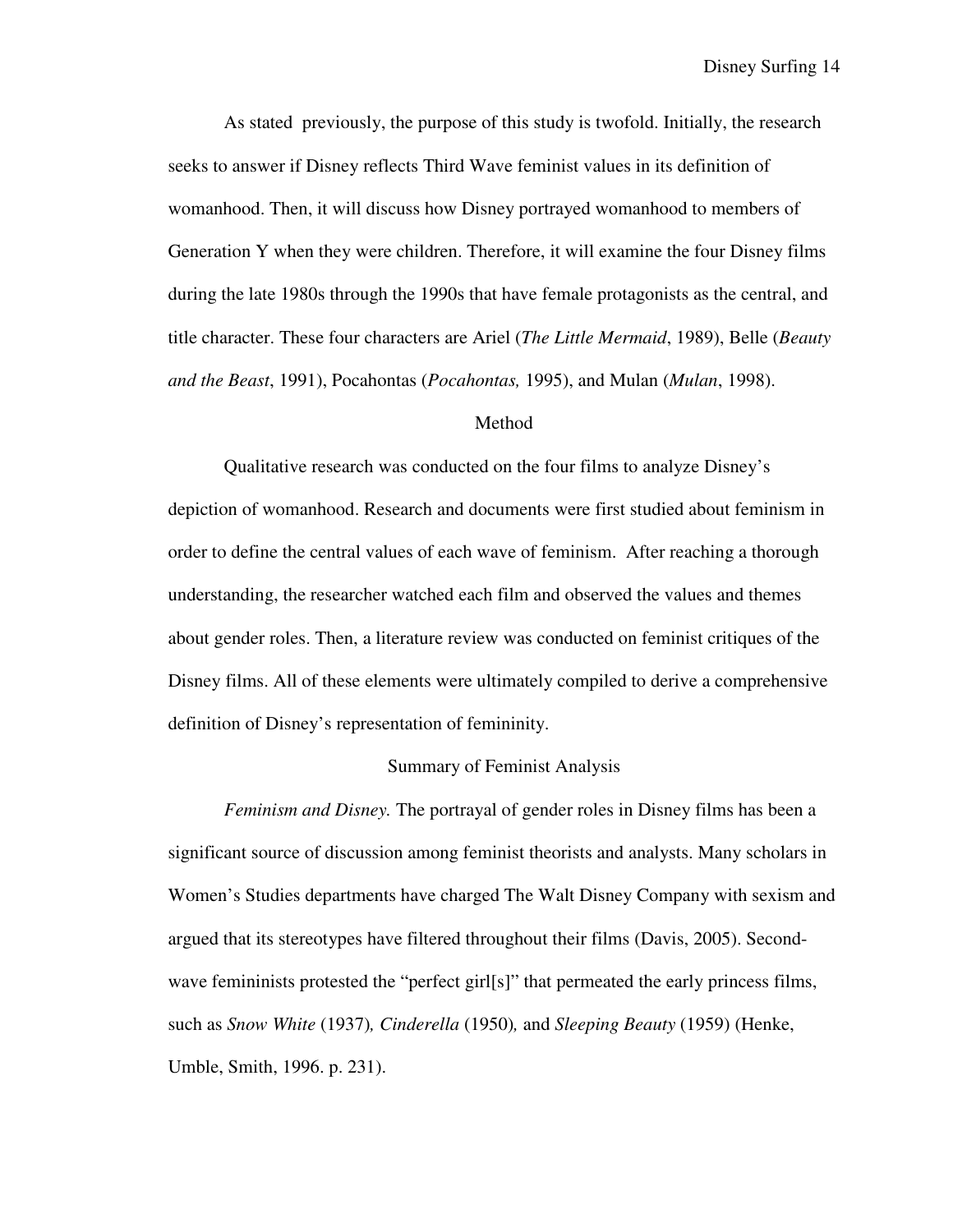After the release of *Sleeping Beauty,* Disney did not produce a major motion picture that centered on a female protagonist for another thirty years. In 1989, *The Little Mermaid,* another princess movie, debuted, making waves in the feminist world. Secondwave mothers were appalled by their daughters' newfound adoration of this princess. Peggy Orenstein (2006) commented on this trend,

The infatuation with the girlie girl certainly could, at least in part, be a reaction against the so-called second wave of the women's movement of the 1960s and '70s, which fought for reproductive rights and economic, social and legal equality. If nothing else, pink and Princess have resuscitated the fantasy of romance that that era of feminism threatened, the privileges that traditional femininity conferred on women despite its costs (¶ 37).

However, it was not long before society noticed that this princess was quite different from her demure, submissive predecessors. She was not content in her world and challenged authority. *The Little Mermaid*'s Ariel established a trend of spunky cartoon protagonists that would continue for approximately a decade. These innovative, independent females, specifically Ariel, Belle, Pocahontas, and Mulan, received much praise from the third-wave feminists. However, the adoration was soon followed by significant criticism.

The values third wavers analyze in media deal with independence, sexuality, predetermined gender roles, equality, multiculturalism, solidarity of all generations of women, rape and domestic violence. Because this wave is penetrated with postmodern ideas of relativity, it is difficult to summarize the admiration and criticism of Disney. However, there were four notable subjects of discussion in regards to the female leads. Third wave feminists praise their independent natures as well as the multicultural and multigenerational emphasis, while they criticize the portrayal of gender stereotypes, and the presence of patriarchal oppression.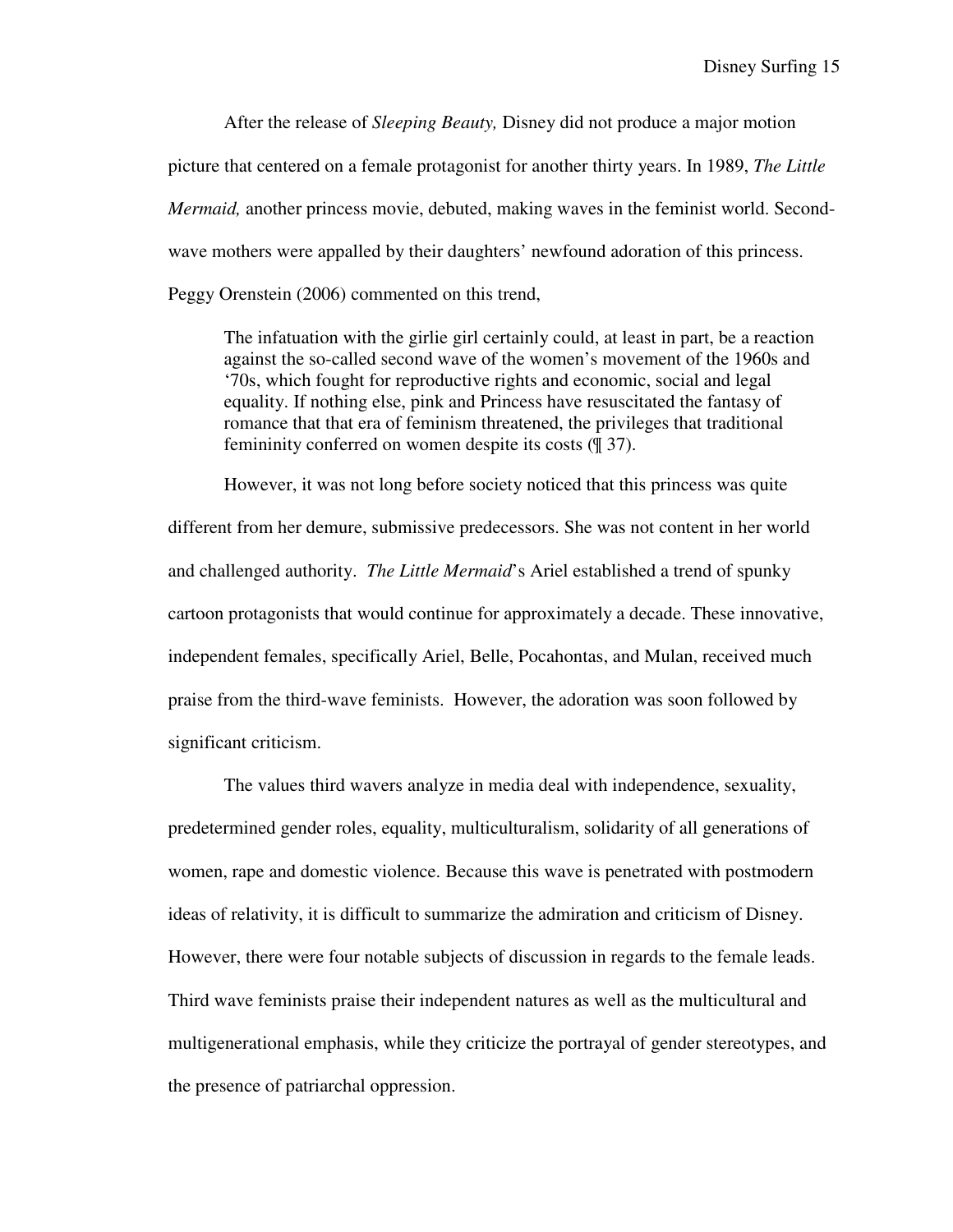*Summary of Feminist Analysis: Independence.* The new breed of protagonists, introduced by Disney during the third wave, breaks ground by highlighting feminine independence. Not only are Ariel, Belle, Pocahontas, and Mulan title characters, but they also occupy more screen time than their female predecessors (Henke et al, 1996). Third wave feminists praise Disney for revealing the feistiness, the "animation, energy, or courage," of female nature (feisty, n.d, ¶ 1). This feistiness is evident in the characters' love for learning and sense of rebellion (Craven, 2002; Henke et al., 1996; Dundes, 2001; Youngs, 1999).

Ariel, Belle, and Pocahontas portray independence through a curiosity and love for learning that is atypical of Disney's female characters. In *The Little Mermaid*, Ariel expresses a curiosity about human world (Henke et al., 1996). She investigates the remains from a shipwreck and wishes she understood each items' function; therefore, she visits her friend Scuttle, who seeks to answer her questions.

Although Scuttle misinforms Ariel about the purpose of the human fork and pipe, Ariel quickly learns the truth from firsthand experience. Her curiosity (and love for Eric) drives her to sell her voice to Ursula to be transformed from a mermaid into a human. Ultimately, she achieves her dream and displayed her sense of adventure. She leaves the world she knows and sets off to live a new life as a human and wife (Ashman, Clements, and Musker, 1989; Dundes, 2001).

Similarly, Belle also possesses a deep desire to learn. She is the first female character in Disney that reads (Henke et al., 1996; Craven, 2002). In the opening song of the film, the bookseller laughs when Belle asks if he had anything new, since she comes to his store almost every day. She decides to borrow a book that she had read twice,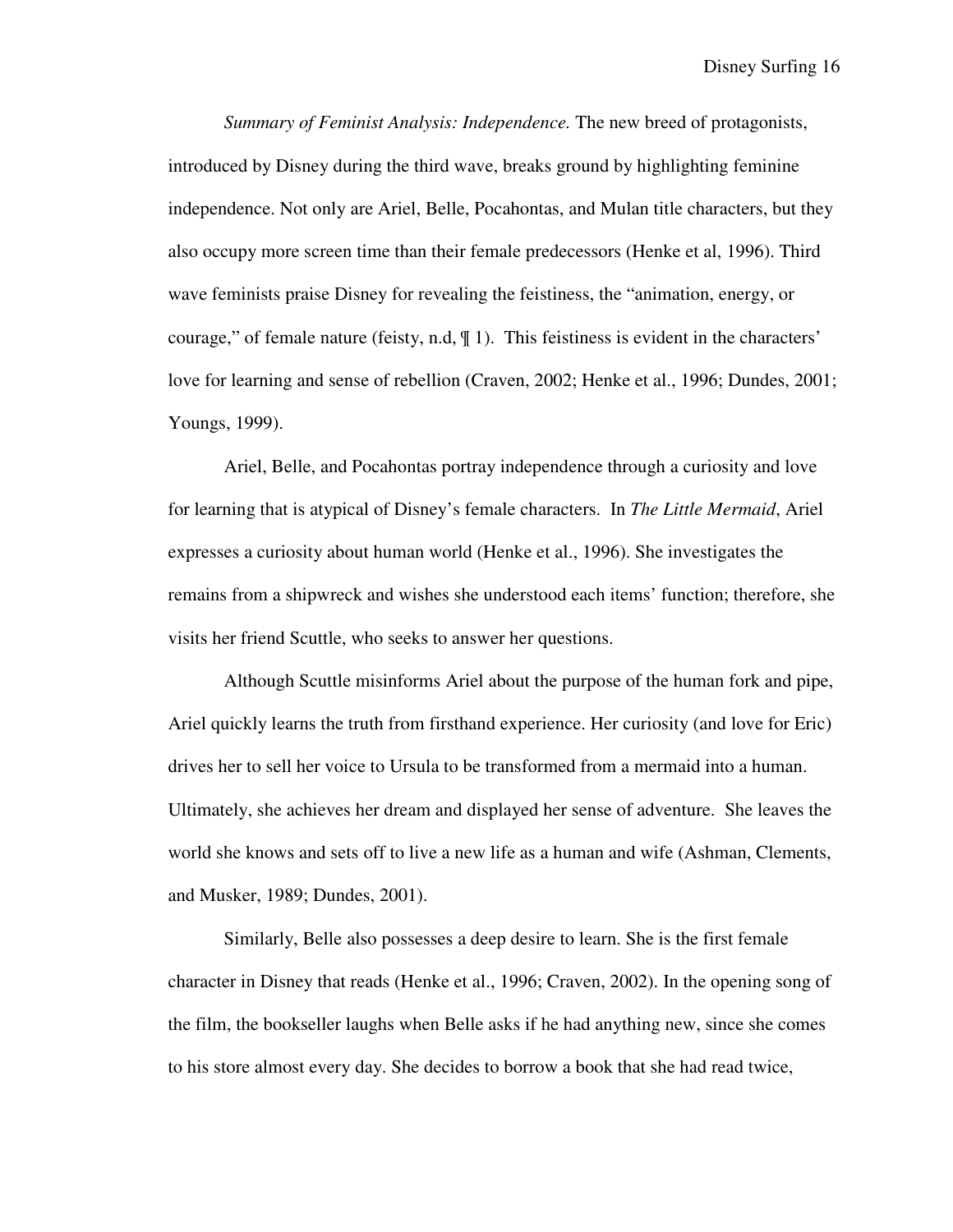Disney Surfing 17

because it is her favorite (Ashman, Trousdale, and Wise, 1991). Belle also actively embodies independence and the importance of learning by teaching the Beast "how to be civil, gentle, and caring" (Henke et al., 1996, p. 239) Ultimately, Belle reads as a means of experiencing adventure. In fact, as Cummins (1995, pp. 23-25) noted, "the most exiting part of the Beast's castle is its large, well-stocked library" (Craven, 2002, p. 132).

Pocahontas' pursuit of knowledge was embodies by her sense of adventure, much like Belle's (Dundes, 2001). In her song "Just Around the River Bend," she exhibits a courageous femininity that is influenced deeply by a curiosity of what is to come. She desires to experience new things as evidenced by her interest in observing the Englishmen who had come (Pentecost, Gabriel, and Goldberg, 1995). Pocahontas also demonstrates the importance of education in a more powerful way than Ariel and Belle. Like Belle, she assumes the role of teacher. However, she teaches more than an etiquette lesson. Pocahontas instructs John Smith, the Englishmen, and her own tribe about her perception of "nature, power, and peace" (Henke et al., 1996, p. 239).

Not only do these female protagonists assert independence through their curiosity, but they also maintain their feistiness in their rebellion. Ariel, Belle, Pocahontas and Mulan all experience discontentment with cultural norms that drives them to rebel. Ariel dislikes being underwater and being under the authority of her father, which is evidenced by her statement "Betcha on land they understand. Bet they don't reprimand their daughters. Bright young women, sick of swimmin', ready to stand" (Ashman et. al, 1989). She feels like an outcast, and her independent spirit spurs her to trade her voice for legs to win the love of Prince Eric against the orders of her father.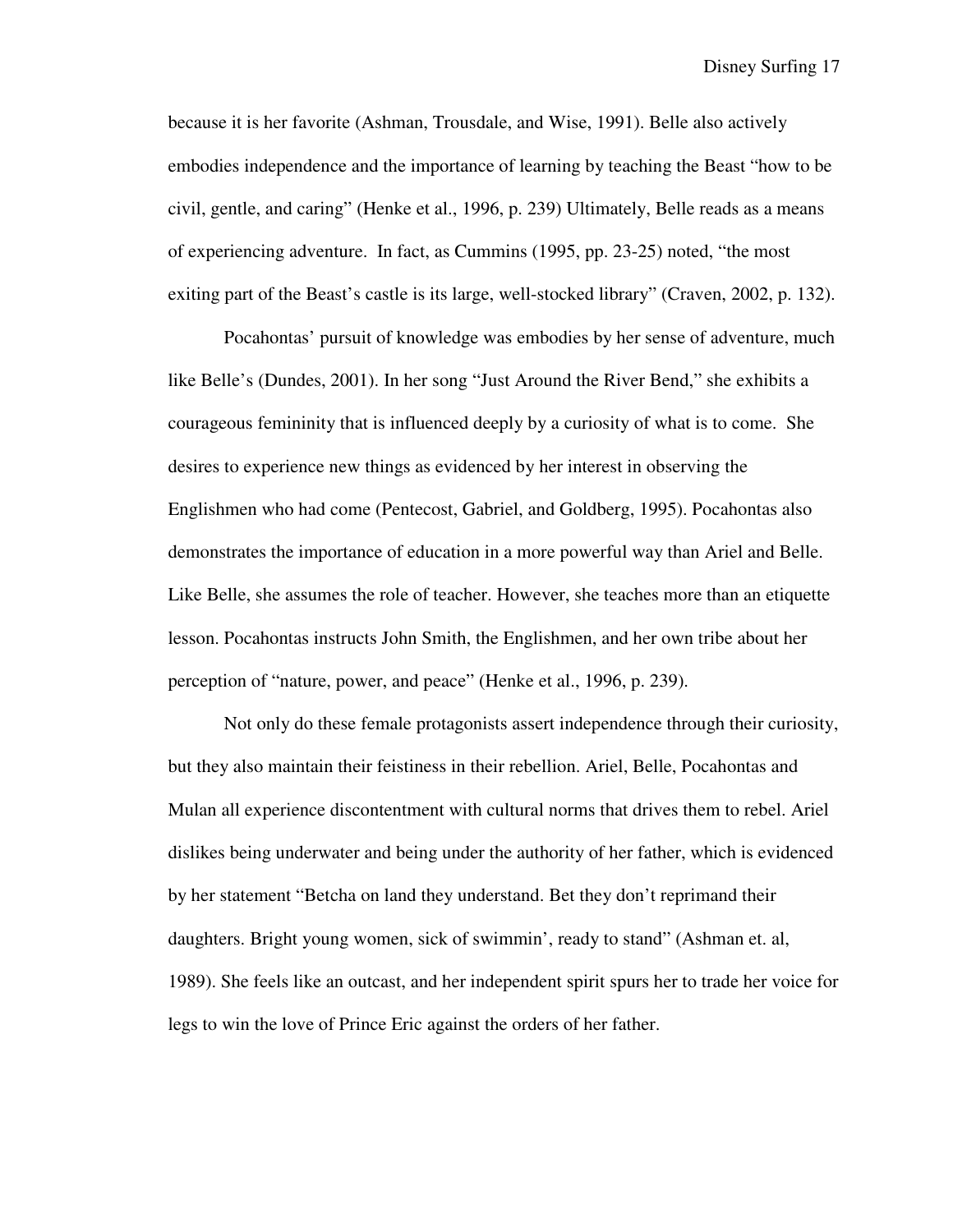Belle also faces ostracism for being different from the community, and it breeds her dream "of so much more than they've got planned" (Ashman et. al, 1991). The villagers hail her as the "most beautiful girl in town" (Ashman et. al, 1991). However, they think behind her "fair façade, [they were] afraid she [was] rather odd" for reading so much (Ashman et. al, 1991). Henke et al. (1996) stated, "While Belle is aware of their opinions of her, and understands that she is supposed to marry a villager, raise a family and conform, she also knows that she *is* different and *wants* something different" (p.236). Third wave feminists praise this depiction of rebellion that compels Belle not to conform to society's standards (Craven, 2001, Henke et al., 1996). When Gaston, the town's most esteemed bachelor, proposes to her, she does not yield. In fact, she takes insubordination a step further when she ends up falling in love with society's outcast, the Beast. Henke et al. (1996) comments, "Belle's sense of self is strong enough that she refuses to settle for less than a relationship which acknowledges and values her mind, in essence, her self" (p.238).

Although motivated by love, Belle also defies her father's wishes and sacrifices her freedom for the release of her father from the Beast's castle. She bargains with the Beast and sets the terms. She is independent and will do whatever it takes, even if it means rebelling against society or her father (Henke et al., 1996).

Pocahontas evidently challenges society by not being content to marry Kocoum and by avoiding the Englishmen. Her father urges her to follow the path "steady as the beating drum;" however, Pocahontas, like Belle, cannot not reconcile doing what is conventional (Pentecost et. al, 1995). When evaluating her situation, Pocahontas wonders "Should I choose the smoothest curve steady as the beating drum? Should I marry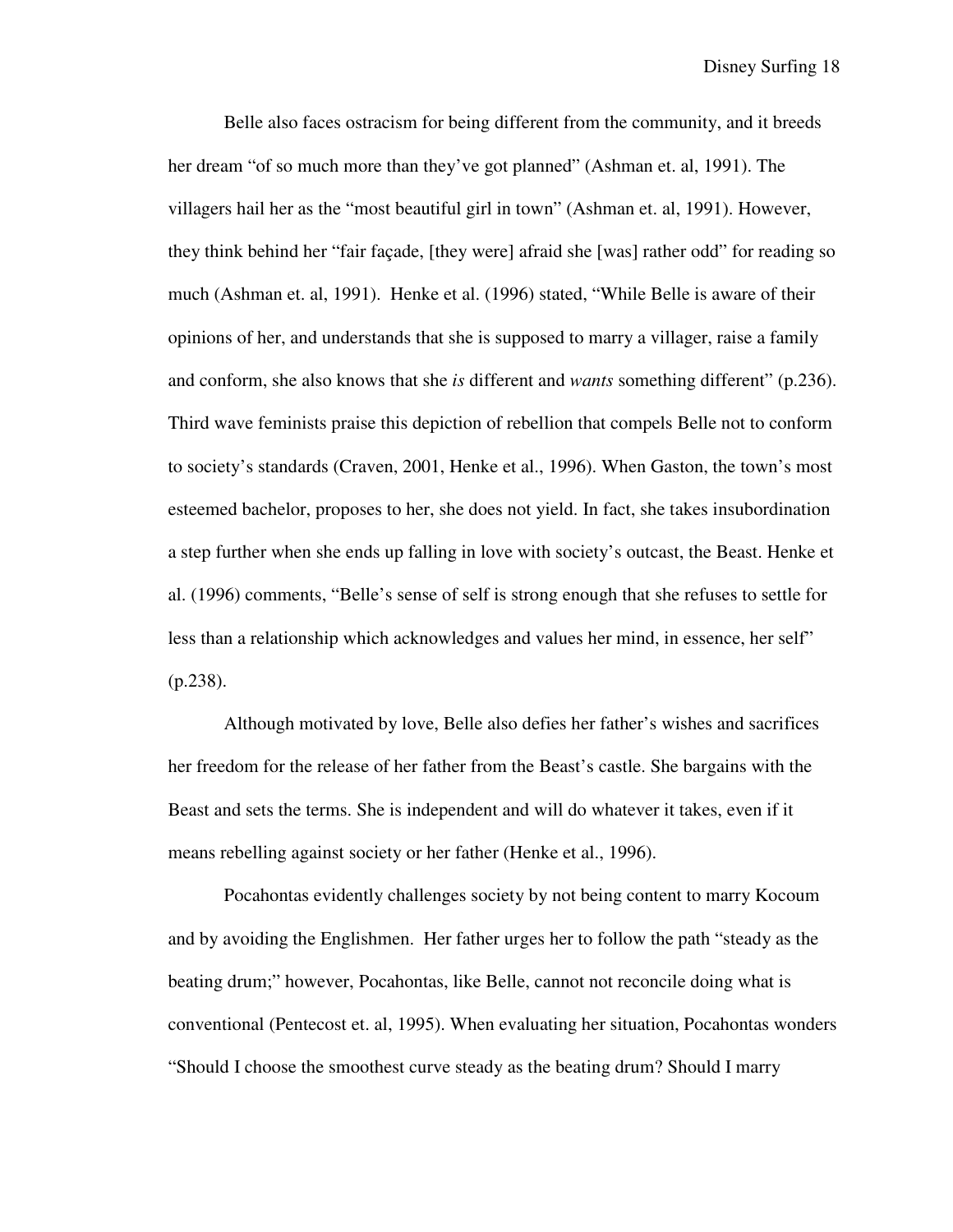Kocoum? Is all my dreaming at an end? Or do you still wait for me, Dream Giver just around the river bend?" (Pentecost et. al, 1995).

When Pocahontas seeks what was "around the river bend," she not only rebels against social norms by not seeking marriage to Kocoum, but she also defies cultural boundaries by befriending an Englishman named John Smith (Pentecost et. al, 1995). Henke et al. (1996) described Pocahontas's independent, feisty nature that disregarded all stereotypes:

Like Belle, she is an active doer, not a passive victim. She also has a savage to tame in the form of an Englishman. Pocahontas introduces John Smith to the colors of the wind and to the mysteries of the world of nature. She takes political stances such as advocating alternative to violence, and she makes choices about her life (p. 240).

Finally, Pocahontas' rebellion against society climaxes when she chooses not to go to England with John, departing from Disney's traditional happily ever after ending. It signifies that she holds all of the power to control her actions. By making this choice to stay with her tribe, Pocahontas expresses an independent sense of self that is not tied to any romantic relationship. This is a "bold stroke for a Disney heroine" (Henke et al., 1996, p. 240).

While Ariel, Belle, and Pocahontas oppose their cultural situation, the most apparent form of rebellion is found in Mulan. Mulan, like the previous female protagonists, experiences societal rejection. She is rambunctious, unlucky, and clumsy, and is, therefore, not deemed worthy to be given a husband to preserve her family's honor. Out of her deep love for her father and desperation for finding her true identity, she crosses all social boundaries. She dresses as a man and joins the army in place of her father without his knowing. Because of her independent spirit, "she proves to be a sturdy soldier and a trustworthy companion. In fact, she is primarily responsible for ending the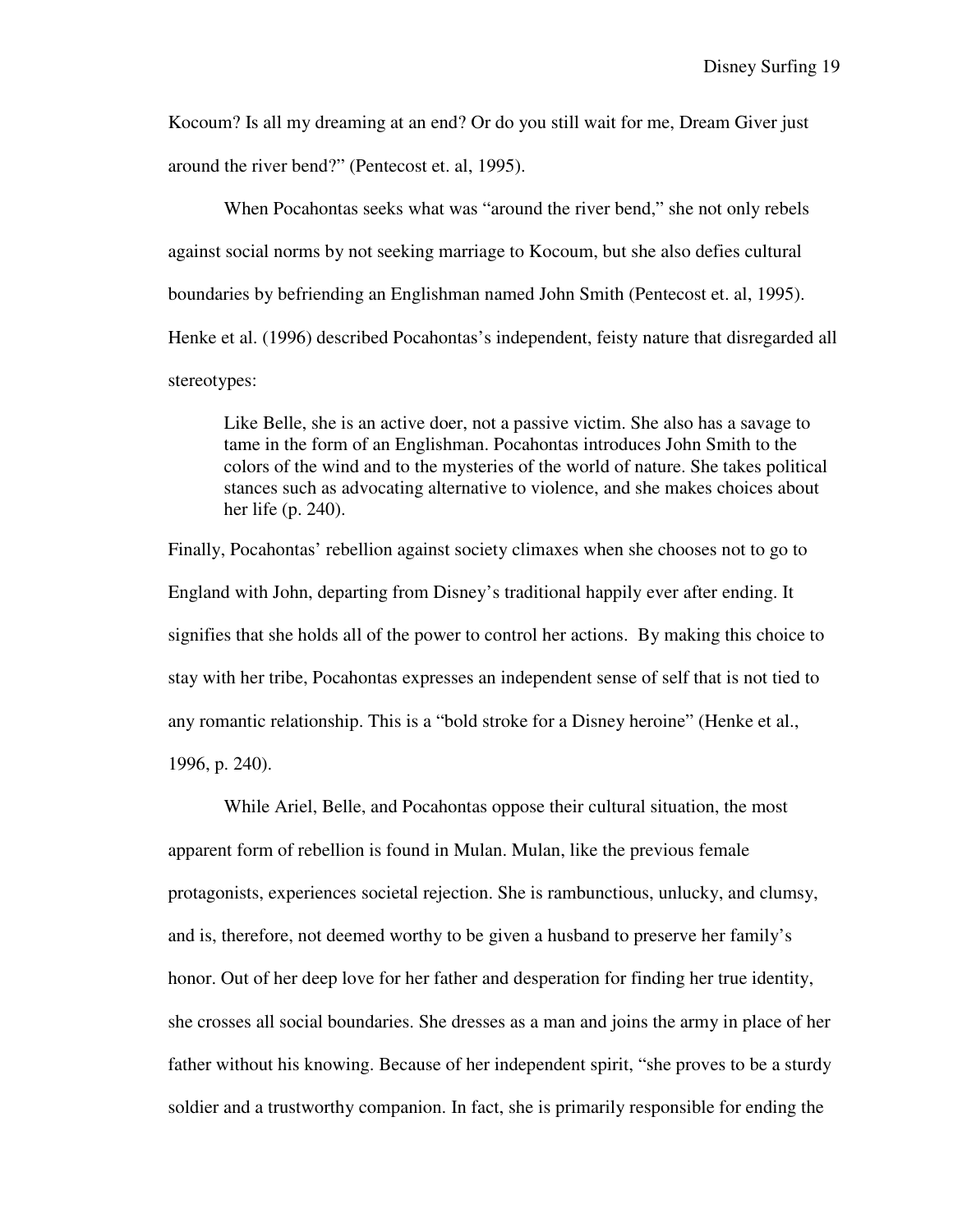war. Although she is initially disparaged when her true gender is revealed, her country eventually celebrates her" (Towbin et al., 2003, p. 37).

Third-wave feminists pour accolades on these female protagonists for their defiance and refusal to accept their circumstances. They also praise the social rebellion of Ariel, Belle, Pocahontas, and Mulan for thwarting gender stereotypes by acting heroically at some point during the movies. Throughout the course of the four films, each of the girls at some point saves her male counterpart's life. Mulan not only saves a man's life, but she also saves the entire nation of China.

*Summary of Feminist Analysis: Multicultural and Multigenerational Emphasis.*  Third-wave feminists applaud Disney for creating a new mold of accentuating diversity and placing significance on female mentors. These aspects are seen in Pocahontas and Mulan. Pocahontas is revolutionary because she is a central female character that is non-Anglo (Henke, et al., 1996; Towbin et al., 2003). In fact, "this film contrasts [the Native Americans'] reverence for nature with the English's destructive force on the earth. This may be the first negative portrayal of Euro-American culture in Disney films" (Towbin et al., 2003, p. 37).

Approximately three years after the release of *Pocahontas*, Disney released *Mulan,* which is set in China. According to feminist critics, "In *Mulan*, Asian culture is most presented in a realistic and positive manner, although some negative stereotypic attributes are given to the 'bad guys'" (Towbin et al., 2003, p. 37). This achievement is important to third-wavers. One of their primary goals is to rejoice in differences of lifestyle and culture and welcome those who have been unheard or isolated (Schriefer, n.d.).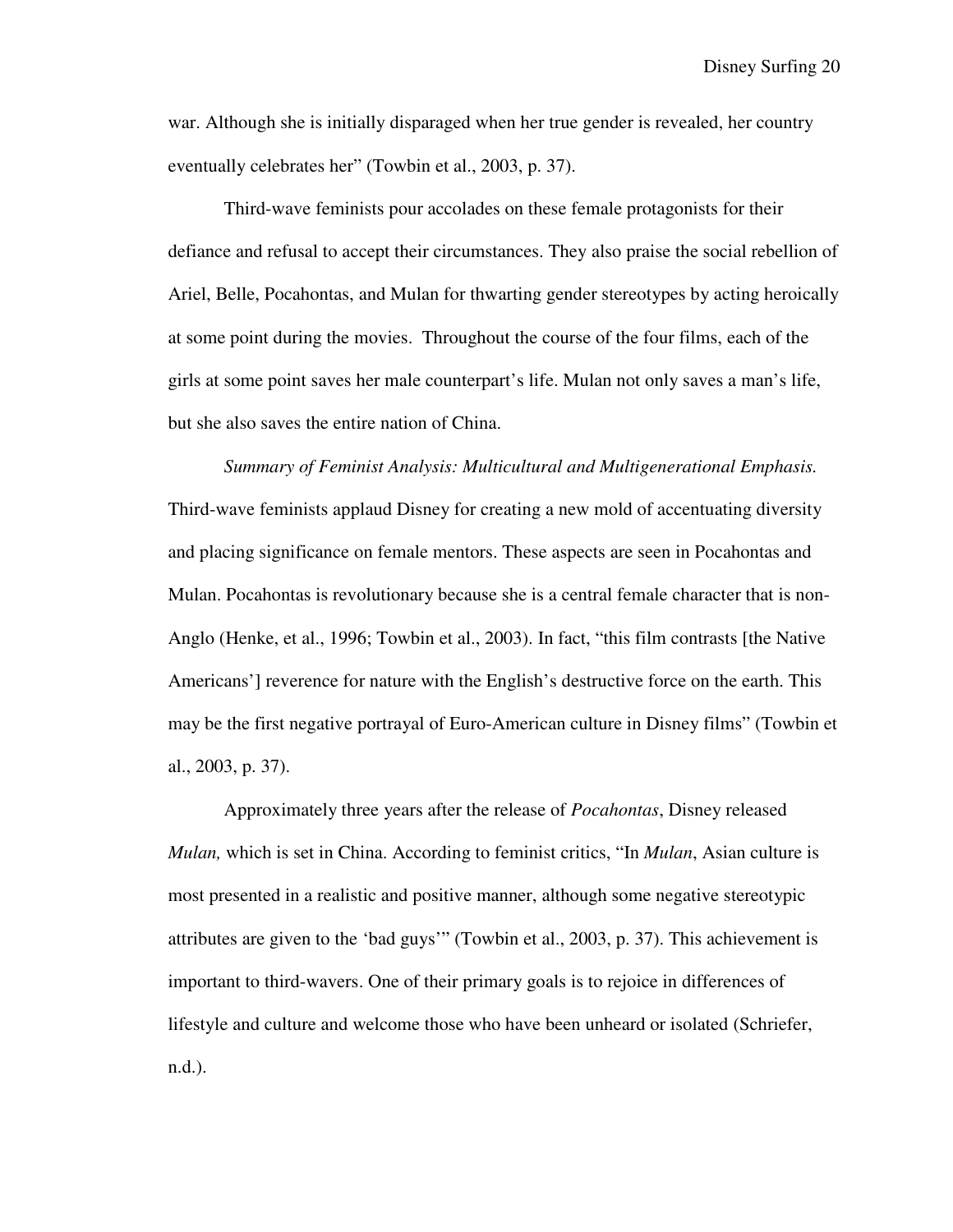Another area of interest for third-wave feminists is the solidarity of different generations of women. They seek to unite all of womanhood; therefore, Disney up until recently has presented a problem (Craven, 2002). According to Henke, et al.(1996), women in Disney's films before *Beauty and the Beast* have been "more often pitted against one another than supportive of one another" (p. 245). However, feminists note that it is not until Pocahontas that camaraderie among women of different generations is portrayed. She "lives in a supportive community of female mentors and friends. She seeks guidance from mother wind, from Grandmother Willow, and from her friend, Nacoma. Each female character has Pocahontas' best interests at heart" (Henke, et al., 1996, p. 245).

*Summary of Feminist Analysis: Gender Stereotypes.* While third-wave feminists appreciate Disney's depiction of independence within these characters, they condemn its continuation of gender stereotypes. The first areas of criticism are in the appearances and personalities of Ariel, Belle, Pocahontas, and Mulan. Henke et al. (1996) states that from Cinderella to Pocahontas, Disney changes very little physically in their illustration of these women (Craven, 2002). All that changes is the hair color, and with Pocahontas, a slight variation in skin color (Henke et al, 1996).

Not only are these women beautiful, but Ariel, Belle, and Mulan also live in societies that deem a woman's outward appearance of utmost importance (Henke et al., 1996; Towbin et al., 2003). Ariel trades Ursula her voice for a pair of legs and is still able to make Eric fall in love with her without speaking to him (Henke et. al, 1996; Towbin et al., 2003). This is primarily because of her good looks. Additionally, Belle's name actually means "beauty," which her community values about her. Gaston says she is "the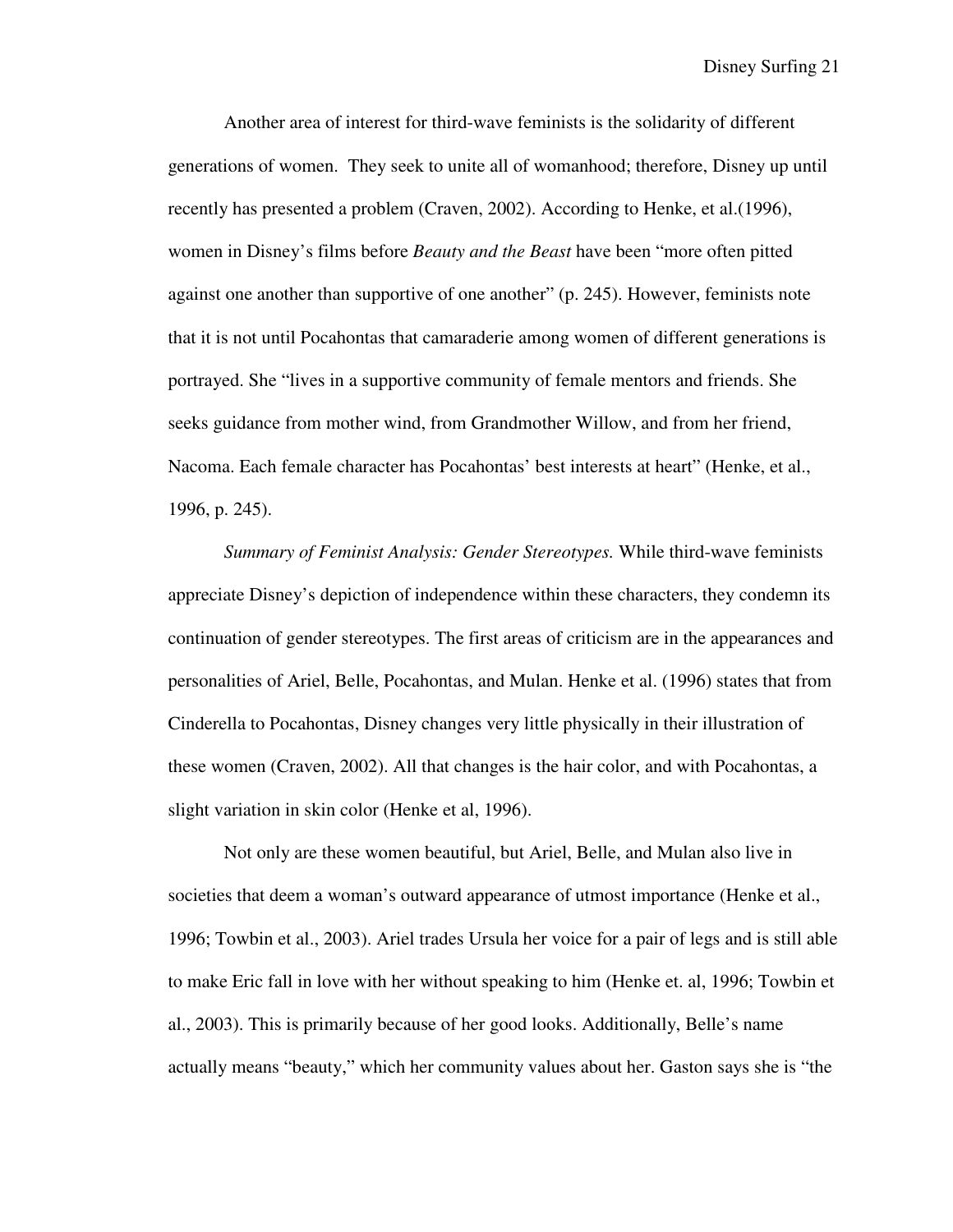most beautiful girl in town, and that makes her the best" (Ashman et. al, 1991). Finally, in the opening of *Mulan*, Mulan goes to meet the matchmaker who examines her closely not only based on her poise and grace but also her attractiveness (Towbin et al., 2003). She is looking for her to be a "perfect porcelain doll" (Coats, Bancroft, and Cook, 1998).

Furthermore, feminists assert that these characters perpetuate the image of the "perfect girl" in their decision-making capabilities. Disney does not depict these protagonists as people who make decisions based on reason but out of their egocentrism, emotionalism, and "ethic of care" (Dundes, 2001, p. 356). For example, John Smith and Pocahontas defy authorities to stand up for something they believe in. However, when contrasted to the logical way John defies the Governor ("But this is their land!"), Pocahontas's reasoning seems to be a *less* heroic ("I love him!") (Pentecost et. al, 1995). Dundes (2001) analyzes this portrayal and states,

"Her actions, while overtly heroic, with far-reaching consequences, center around a relationship—her feelings for and urge to protect the object of her love. Pocahontas' wish to maintain peace seems to be a means for her to continue her budding romance. This problem which Pocahontas appears determined to solve is one which threatens to interfere with a relationship, not one which affects the core of society" (p. 356).

Not only do they disapprove of Disney's depiction of the "perfect girl," third wave feminists also protest the characters' stereotypical relationships (Henke et. al, 1996, p. 231). Towbin et al. (2003) conducted a thematic analysis on 26 of Disney's most viewed films to study the depiction of the principles of gender, race, age, and sexual orientation within them. One of the conclusions made was that women are domestic and likely to wed (Towbin et al., 2003).

This conclusion was evident in 15 movies, including *The Little Mermaid, Beauty and the Beast,* and *Mulan*. Despite Ariel's willful disobedience, it is evident that she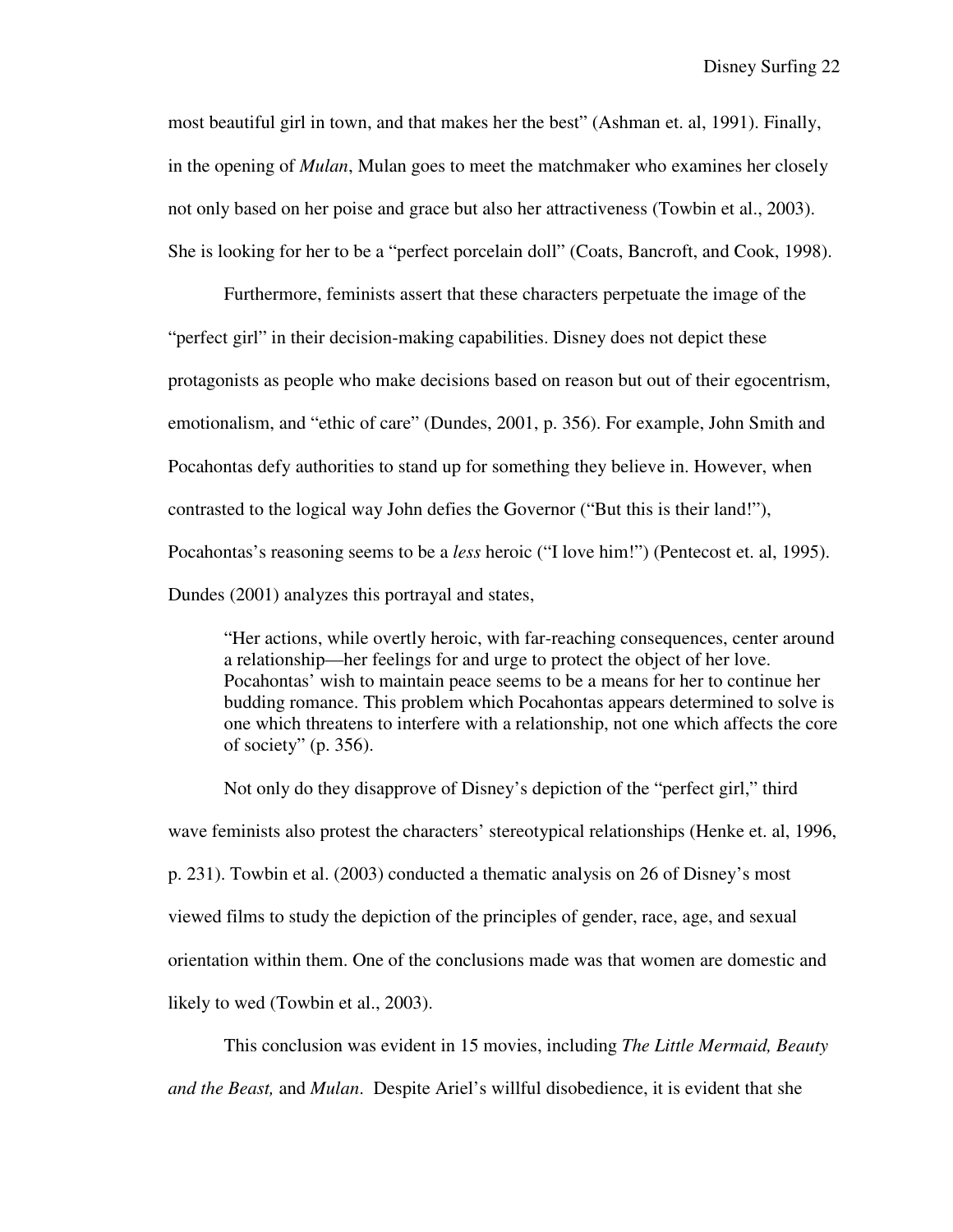deeply loves her father. The only person she seems to love more is Eric, whom, to the third-wavers' dismay, she falls in love with at first sight (Henke et al., 1996; Towbin et al., 2003). Belle also follows Disney's typical female role. Like Ariel, she also loves her father very much and sacrifices her freedom for his. Belle claims she wants adventure, and apparently the fulfillment of this adventure was found in falling in love with the Beast (Henke et al., 1996). While a romantic relationship is implied at the end of *Mulan*, Mulan's domesticity is not easily overlooked (Towbin et al., 2003). The film begins and ends at her home, and it is to protect her family's honor that she enlists in the Chinese army (Youngs, 1999).

Henke et al. (1996) represents feminist ideology most clearly when she states,

We also find it disquieting to witness adventurous and interesting role models like Ariel and Belle inevitably succumbing to the dominant heterosexual, patriarchal notion that, in the final analysis, satisfaction is defined not by self-knowledge, being, or accomplishments, but by a role prescribed through marriage (p. 247).

While Pocahontas does not follow Disney's traditional script of ending in marriage, feminists state that she does fit into Towbin et al.'s (2003) categorization that women are domestic and likely to wed. Although, the wording of the theme must change. Pocahontas is domestic, but is not likely to wed; however, she is likely to fall in love with a complete stranger that speaks a foreign language (Dundes, 2001; Towbin et al., 2003).

According to Dundes (2001), Pocahontas' rejection of marriage to Kocoum and John Smith is not necessarily a sign of empowerment. This thought contradicts most feminist scholars who rejoice in Pocahontas' selfhood (Henke, 1996). When Pocahontas decides she will stay with her tribe, as opposed to following John, she is asserting her domestic role as nurturer. Society teaches mothers that it is important to sacrifice all of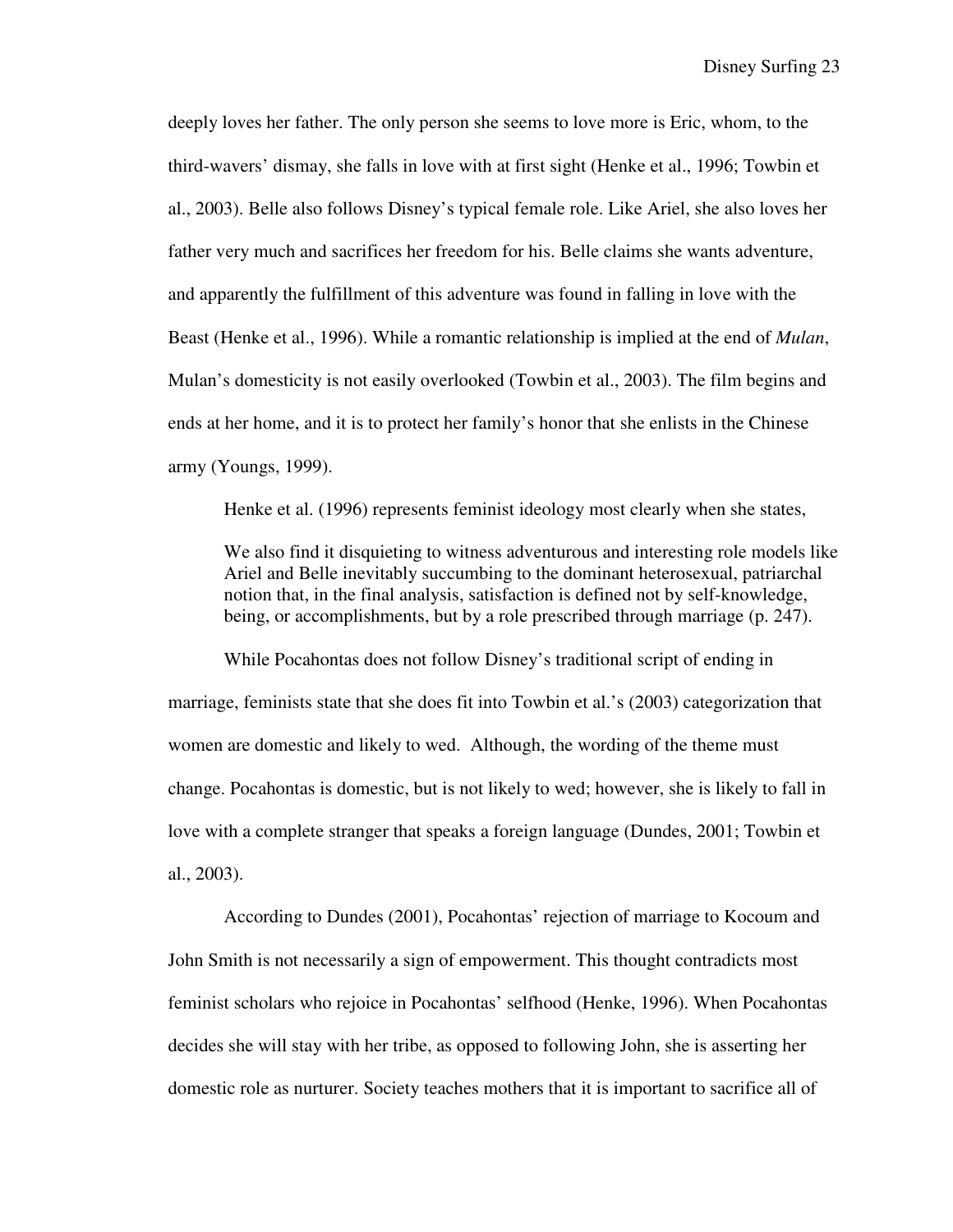their desires on behalf of their family. Therefore, Pocahontas's decision to stay actually portrays her transition into stereotypical womanhood—from an egocentric lifestyle to one as a domestic nurturer (Dundes, 2001).

Finally, third-wave feminists critique Disney's traditional view that women are the rescued and men are the rescuers. Although each of the female protagonists in this study at some point saves her male counterpart's life, Ariel and Belle must also be rescued by males (Towbin et al., 2003).

King Triton and Eric rescue Ariel from Ursula's curse. When Ariel trades her voice to become a human, she signs a conditional agreement that says that if Eric does not kiss her by the third day, then her soul will be Ursula's. And it is. On the third day, Ursula claims Ariel as her prize; however, King Triton intervenes. He bargains with the sea monster to trade places with his beloved daughter. Then, Eric slays the giant octopus, releasing everyone that is under Ursula's curse, including King Triton.

Likewise, when Belle flees from the enchanted castle, she is attacked by a pack of wolves. The Beast sweeps in and defends Belle and fights off the animals. Also, further into the film, Belle and Maurice are locked in their cellar, and it is Chip, the little teacup, that uses Maurice's invention to set them free.

*Summary of Feminist Analysis: Patriarchal Oppression.* Third-wave feminists fight actively against stereotypes and seek to destroy patriarchy in society. Inspired by one of the leading suffragettes, Elizabeth Cady Stanton, they accuse male dominance for enslaving women and for "systematically denying women the skills and rights to exist as sovereign selves" (Henke, 1996, p. 235). Therefore, their heightened attention makes them aware of Disney's flaws. The final element of critique is the presence of patriarchal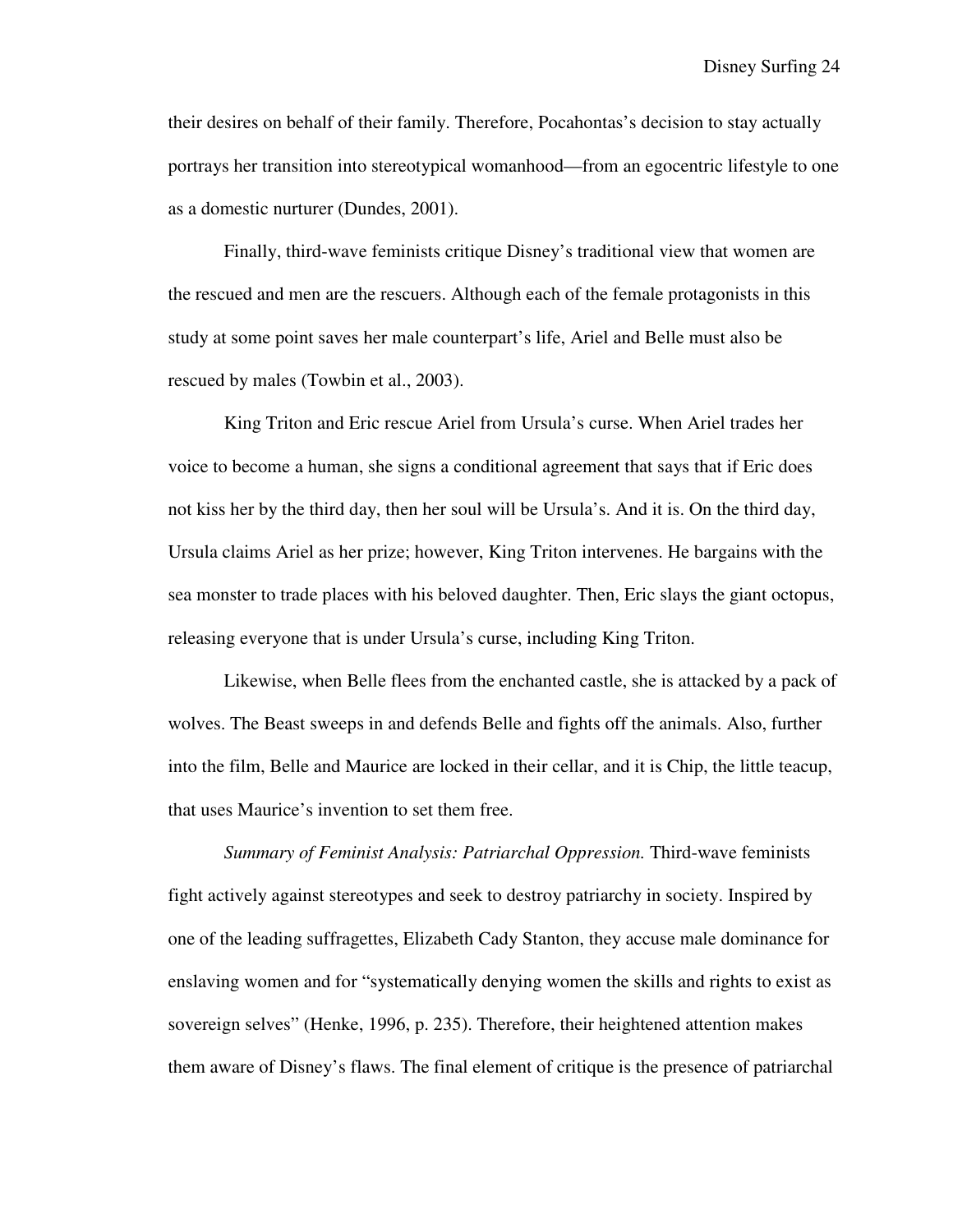Disney Surfing 25

oppression in the lives of Ariel, Belle, Pocahontas, and Mulan. For the purposes of this study, patriarchal oppression is defined as a male-dominated society that subjugates woman to a position of inferiority.

Gillian Youngs (1999) indicts Disney for the formation of worlds that were created *by* men. She states that if Disney has full ability to design worlds from scratch, then it should not be bound by societal standards. Therefore, it should strive to break conventional molds and make a world built by women (Youngs, 1999). The implications of this patriarchal society vary from movie to movie, yet no matter the degree, there are repercussions.

 In *The Little Mermaid*, for example, Ariel lives in a male-dominated society (Henke et al., 1996). While she has many sisters, they do not play significant roles in the film. She has no mother, but she does have two male companions, Flounder and Sebastian, which constantly help her navigate life (Henke et al., 1996). Furthermore, the symbolism of Ariel sacrificing her voice to be with the man she loves is outraging to third-wave feminists (Henke et al., 1996; Towbin et al., 2003). This action shows the insignificance of her curiosity, opinions, and identity (Henke et al., 1996; Towbin et al., 2003). Finally, Ariel fulfills the stereotypical role of patriarchal society by finding the fulfillment of her dreams in marriage (Henke et al., 1996).

Belle also lives in a highly male-populated world. Like Ariel, she has no mother or significant female mentor and falls in love with a man (Henke et al., 1996; Craven, 2002). However, her love for her father is deep and real. Feminists do not know how to interpret Belle's self-sacrifice for Maurice. Some praise it for showing strength, while others criticize her for "relinquish[ing] her selfhood" and submitting to the patriarchy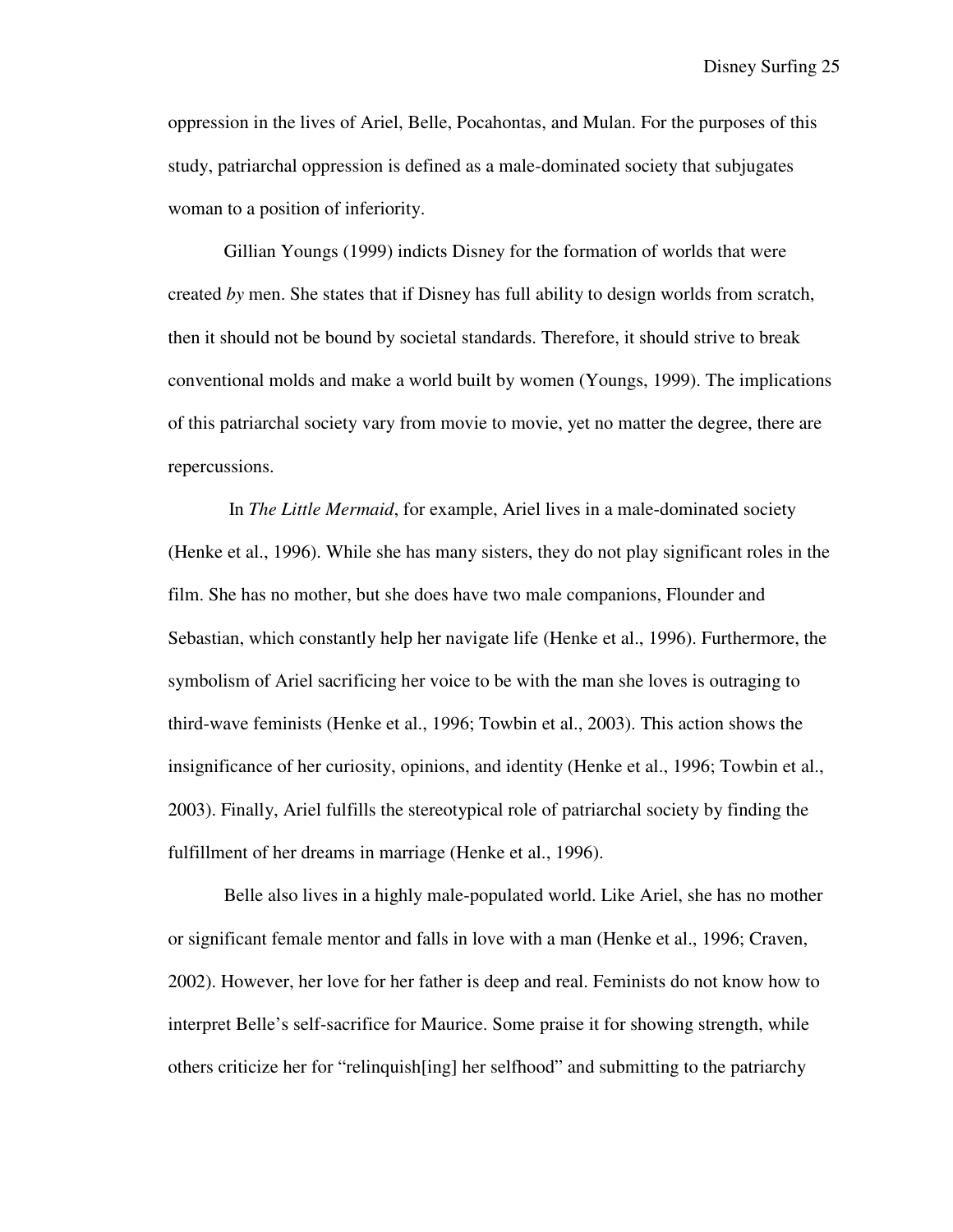(Henke et al., 1996, p. 238). As discussed later with Pocahontas, sacrifice can be shown as a weakness and a yielding to oppression.

Another area of significant concern for third-wave feminists is the existence of domestic abuse within *Beauty and the Beast* (Craven, 2002, Towbin et al., 2003). When Belle first agrees to be the Beast's prisoner, he sends Maurice away, exhibits his rage repeatedly, and then refuses to feed her dinner until she complies with his wishes (Ashman et. al, 1991; Towbin et al., 2003). Belle subjects herself to this patriarchal oppression for a period of time. However, throughout the course of the film, the Beast changes his disposition. Because of this, Belle falls in love with him.

Another questionable circumstance of domestic abuse does not deal with Belle and the Beast but with two enchanted objects—the feather duster and Lumiere, the candlestick. When Lumiere makes romantic advances towards the feather duster, she says "No, no, no," but he replies, "Yes, yes, yes" (Ashman et. al, 1991). This possibly reinforces a cultural assumption of male dominance and female subordination (Towbin et al., 2003). Feminists are afraid that these situations will teach young women that they should stay in abusive relationships.

Pocahontas and Mulan also live in a repressive patriarchal society; however, the consequences are more complex than for the previous characters. When discussing Pocahontas' role as nurturer, Dundes (2001) states that that action was a sacrifice that confined her to her stereotypical role. That self-sacrifice goes much deeper and penetrates the heart of this dialogue about oppressive male-dominance.

In postmodern, third-wave American culture, young girls are encouraged to have fun, be curious, and be independent. However, around the age of ten, they begin to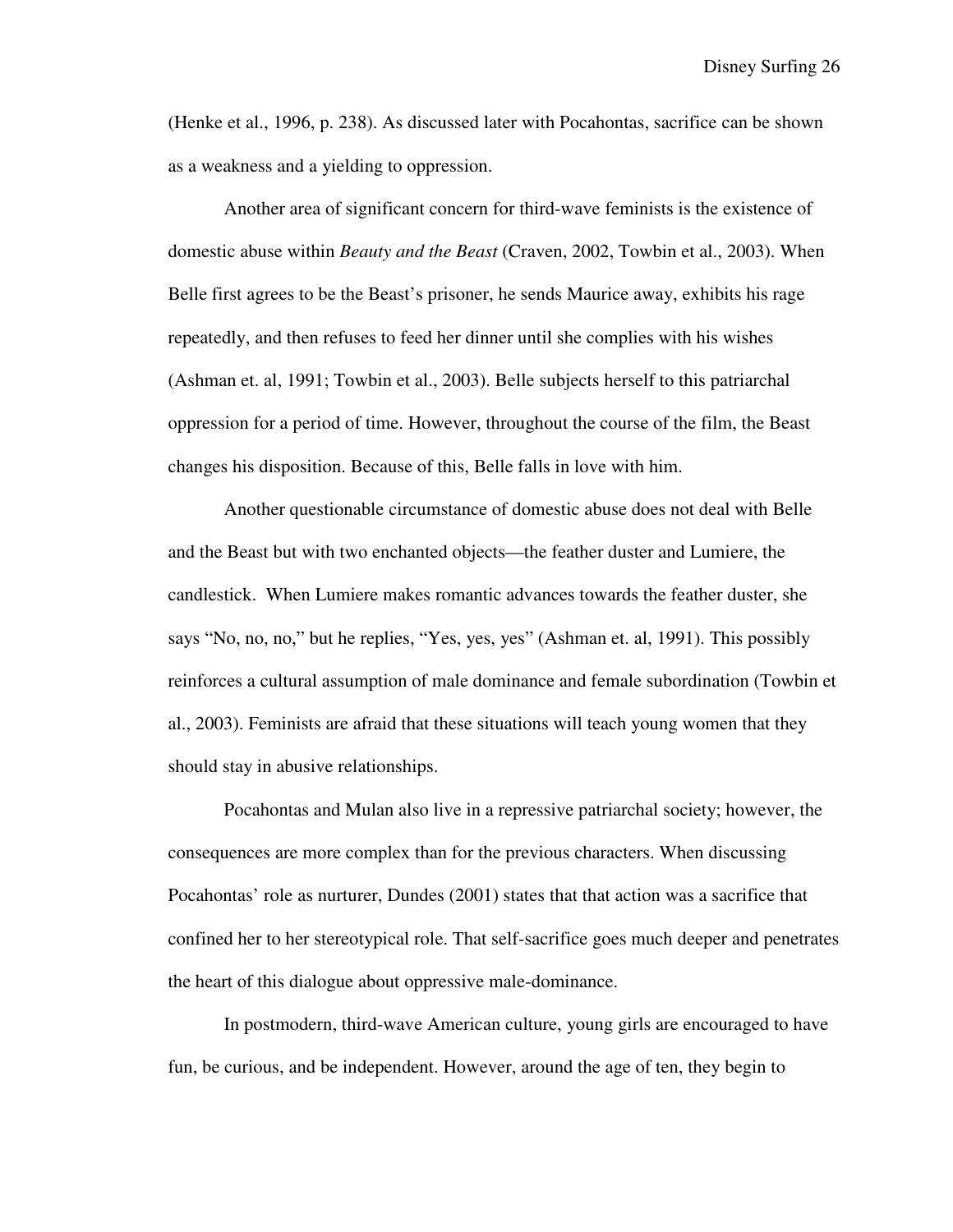understand that their true duty is to "repress their feelings—to become selfless, not selfish" as they mature (Dundes, 2001, p. 357). This transition from selfish to selfless living is portrayed in Pocahontas when she chooses to stay with her tribe, succumbing to the patriarchal culture. Feminists argue that Pocahontas' decision to conform to society "shows that ultimately she will now rely on others' approval for self-validation while her sense of individuality will become subsumed within a web of bonds in her community" (Dundes, 2001, p. 360). So, ultimately, Pocahontas' acceptance of the oppressive patriarchal society causes more suppression of her individual self as she seeks her community's approval.

While many acclaim Mulan for breaking traditional gender stereotypes, Youngs (1999) argues that she actually submits to conventional values. Mulan, like Ariel, Belle, and Pocahontas, lives in a "man's world" (p.313). Third-wave feminists love her spirit, ingenuity, and courage to enter the military; however, they are concerned with the context in which she does this. She dresses up like a man in order to be respected, since Mulan cannot enlist on behalf of her father as "Mulan" but must become "Ping" (Coats, 1998). Although she certainly is heroic and saves the nation of China as a woman, it is because she proved her worth as a male warrior. In fact, when Mulan learns of the final attack of the Huns, she tries to warn Captain Shang, but he is so disgusted by her actions that he refuses to acknowledge her counsel (Coats, 1998).

Finally, third-wave feminists note that Disney portrays Mulan within domestic, relational boundaries. The film begins and ends with her at home. She enlists in the military to bring honor to her family and to protect her father. She simply hopes to find her identity in the process.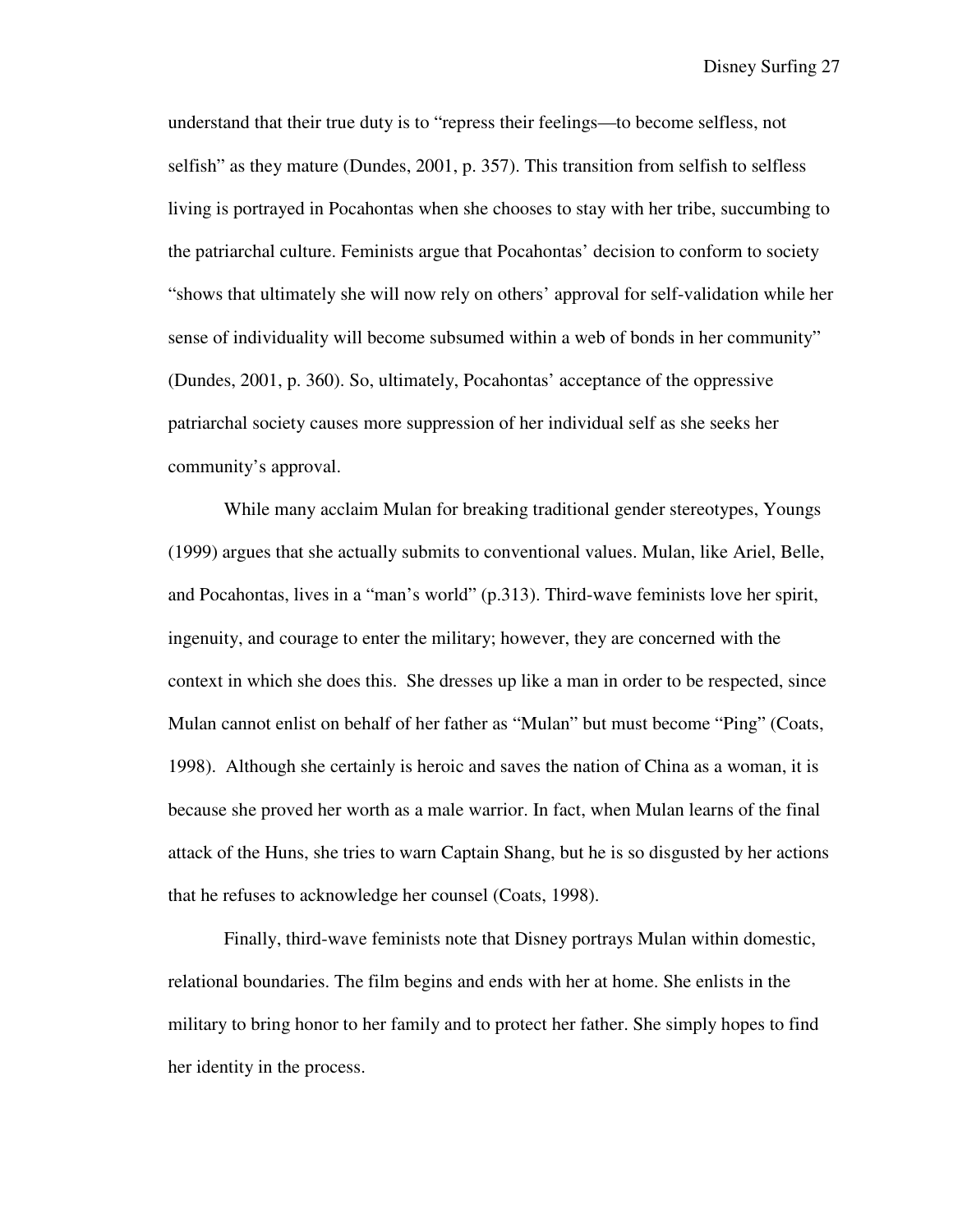## Results

*Does Disney reflect Third Wave feminist values in its definition of womanhood?* 

The first objective of this research was to analyze Disney's female protagonists to determine if they illustrate third wave feminist values. After conducting a search of feminist critiques as well as evaluating the content of the four films, it has been concluded that Disney reflects some third wave ideals. These ideals are independence and multiculturalism.

 However, Disney deviates from third wave concepts by portraying all of the female protagonists as beautiful, domestic, and nurturing. Furthermore, the movies are scripted within a male-dominated society. This clashes with radical third wave goals of creating a matriarchal world.

#### *How did Disney portray womanhood to Generation Y during childhood?*

*The lessons.* The second question that this study sought to answer was, "How did Disney portray womanhood to members of Generation Y when they were children?" This research indicates that Disney illustrates four lessons about womanhood:

- 1. Women are equal to men.
- 2. Women are different from men.
- 3. Women ought to practice sacrificial love.
- 4. Women should follow their hearts.

 *Women are equal to men.* The first message that Disney portrays to Generation Y about womanhood is that women are equal to men. For the purposes of this study, equality is defined as the state of likeness to a counterpart in nature, value, and ability. Disney teaches people that men and women are the alike in their humanity and worth and also are capable of doing the same things. This similarity is evidenced in *The Little Mermaid, Beauty and the Beast, Pocahontas,* and *Mulan* by the female protagonists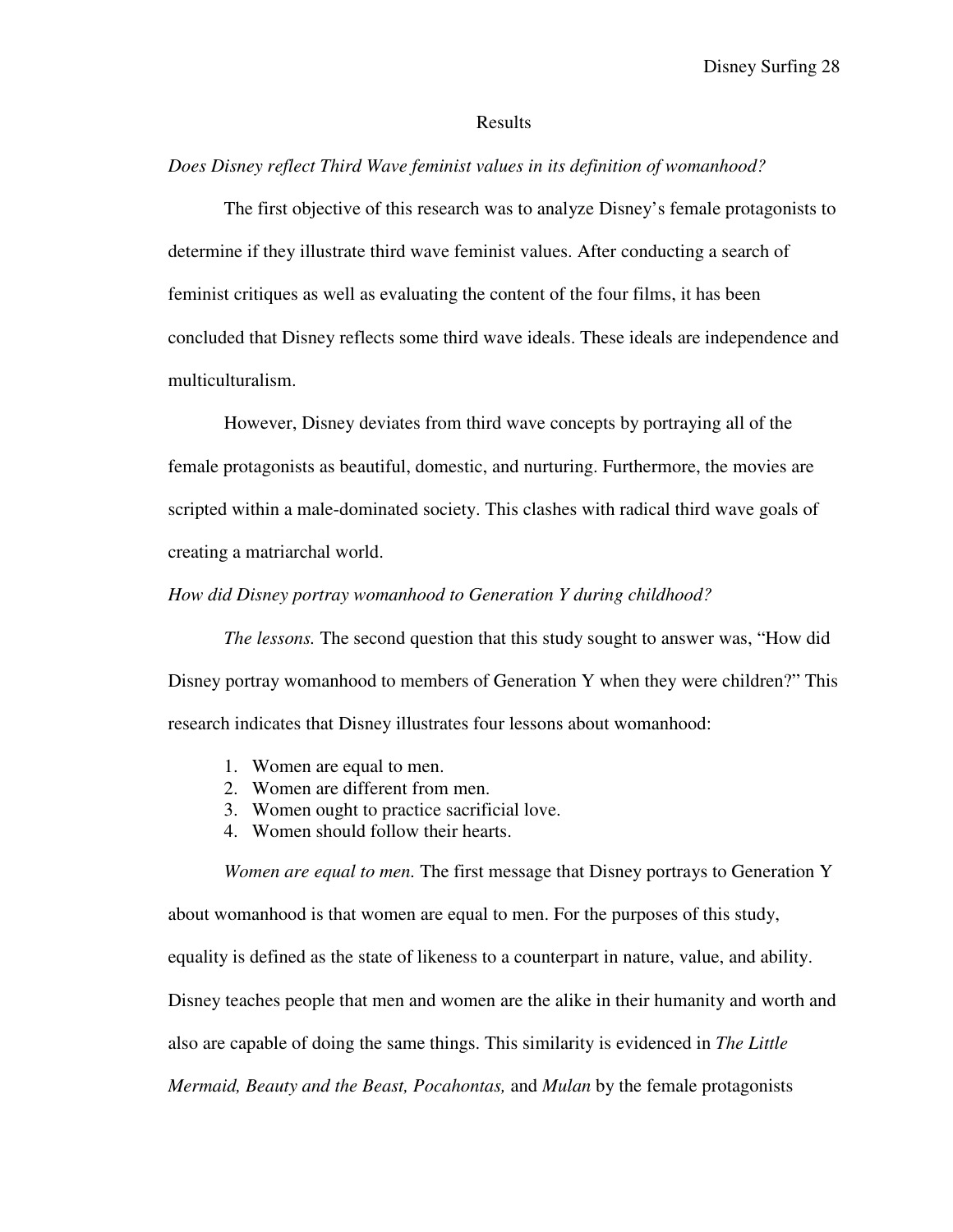Disney Surfing 29

abilities to make their own decisions, to have unique personalities, to be independent from society, and to contribute to their community.

 As feminist reviews state, Disney's depiction of the independence of women shifts significantly during the late 1980s. Up until this point, a male was the only character that possessed control over his future. However, beginning with Ariel, Disney illustrates that a female is no longer a spineless victim of fate as were Cinderella, Aurora, and Snow White. She can be feisty and curious and can make up her own mind. Ariel determines she will be a part of the human world. Belle chooses to dismiss Gaston's marriage proposal. Pocahontas resolves to save John Smith's life. Mulan decides to join the army and fight in her father's place. By highlighting these traits within women, Disney shows men and women's equality in their ability to make decisions.

 The female's feistiness, curiosity, and strong will demonstrate that, like men, there is not one specific mold that fit all women. People are diverse—no matter their gender. Like Belle, some women love to read just as some men love to read. Like Ariel, some women are stubborn just as some men are stubborn. Like Mulan, some women are courageous just as some men are courageous. Disney teaches that men and women do not necessarily fit into stereotypes. Not all women are soft spoken and dainty nor are all men brawny and daring. Men and women are the same only in their vast ranges of temperaments, interests and personalities.

 Not only does Disney teach that women are equal to men in having unique personalities, but Disney also demonstrates that women are comparable men in their ability to be independent from societal standards. Like men, women are not obligated to abide by the norms set by the community or culture. Third-wave feminists point out that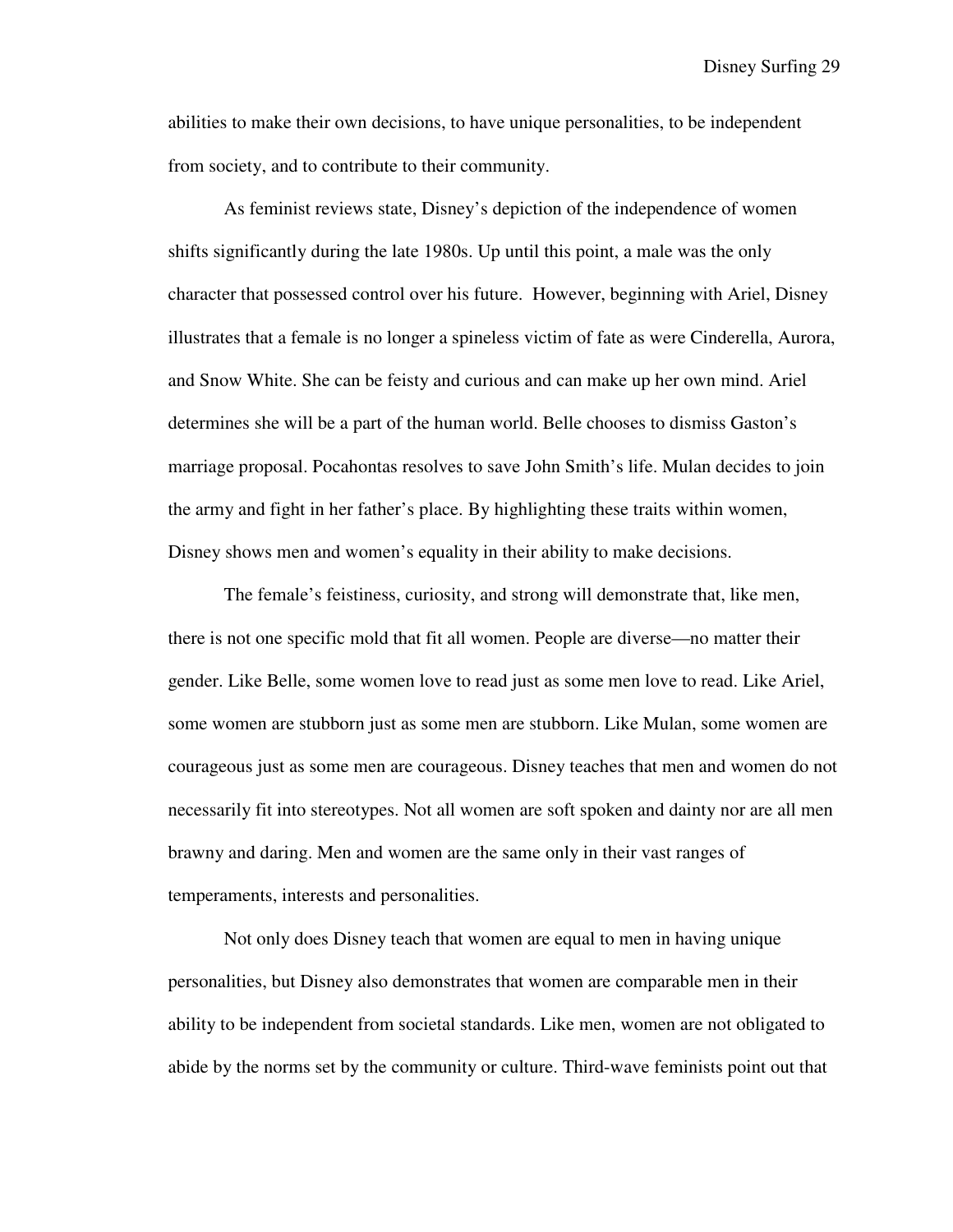Ariel, Belle, Pocahontas, and Mulan rebel against society, and they are right. While these characters live in a world that primarily values their outer beauty, none of them yields to the pressure to define herself by it. Each of these young women knows, or learns, that her identity is not found externally but internally. Ariel, Belle, and Pocahontas seem to possess a sense of confident selfhood from the start of the films that does not waver. Even though, Mulan struggles when she is not affirmed to be a suitable wife by the Matchmaker, and the story, in part, is a tale of her quest to find who she really is. Ultimately, she realizes that she should not seek for others' opinion to determine her identity (Coats et. al, 1998).

 Finally, Disney shows that women are like men in that they can make significant contributions to their society. The two most apparent examples of this message are found in Pocahontas and Mulan. Through getting to know the Englishmen, specifically John Smith, Pocahontas is able to teach her tribe about the value of humankind, no matter their race. Before her father can execute John, Pocahontas boldly lays herself on top of him. She says that if they plan to kill him, they will have to kill her as well. At the climax of the film, Pocahontas proclaims, "I love him, Father. Look around you. This is where the path of hatred has brought us. This is the path I choose, Father. What will yours be?" (Ashman et. al, 1995). She shows both the Englishmen and her Indian tribe what it means to embrace diversity.

 To state that Mulan makes a contribution to her society would be an understatement. Not only does she teach her society how a woman can truly bring honor to her family, but most importantly Mulan saves the emperor and the nation of China from the attacks of the Huns. In battle, Mulan proves herself to be a creative, spunky, and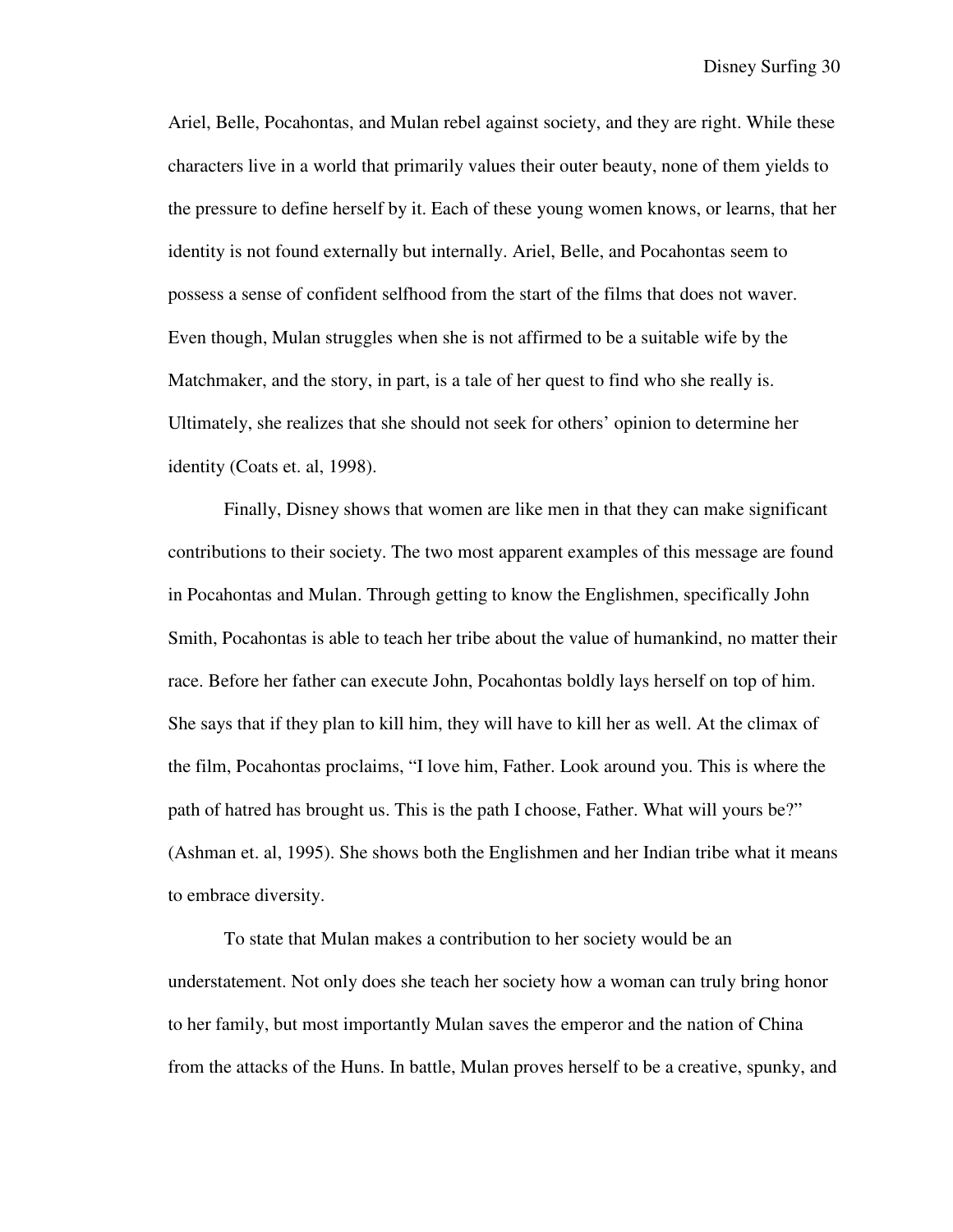brave warrior. Dressed as a man, she gains the respect of her fellow comrades in fighting. After her identity is revealed, the men are disgusted that they have been battling beside a female; however, when the Huns attack the palace, they quickly learn that women have the ability to fight as well as a man. After Mulan saves the emperor and the nation, all of the hundreds of people in the palace bow to her to show her honor (Coats et. al, 1998). She truly makes a contribution to her society.

 *Women are different from men.* While *The Little Mermaid, Beauty and the Beast, Pocahontas,* and *Mulan* demonstrate that women are similar to men, this study identified that Disney also portrays the message that women are different from men. Both women and men are priceless and unique human beings; however, there are overall distinctions that characterize each gender. Third-wave feminists tend to identify Disney's portrayal of difference as a perpetuation of gender stereotypes. This study concludes that this is not the case. The gender stereotypes classified by third-wavers are not merely stereotypes but are truly inherent gender differences.

 The feminists critique Disney's womanhood by saying that the image of the perfect young woman is always tender, compassionate, beautiful, and virginal (Henke et al., 1996). However, it must be noted that typically there is a tenderness and compassion that is ingrained into the nature of women. It might not always be expressed, but women are more prone to display gentleness or sensitivity than are men. They also naturally make decisions more heavily based on emotions and relationships. This does not reflect an inequality in nature, value, or ability but does portray a difference in gender roles.

 As a whole, women are domestic and nurturing creatures, and Disney shows this in Ariel, Belle, Pocahontas, and Mulan. While Ariel disobeys her father to experience the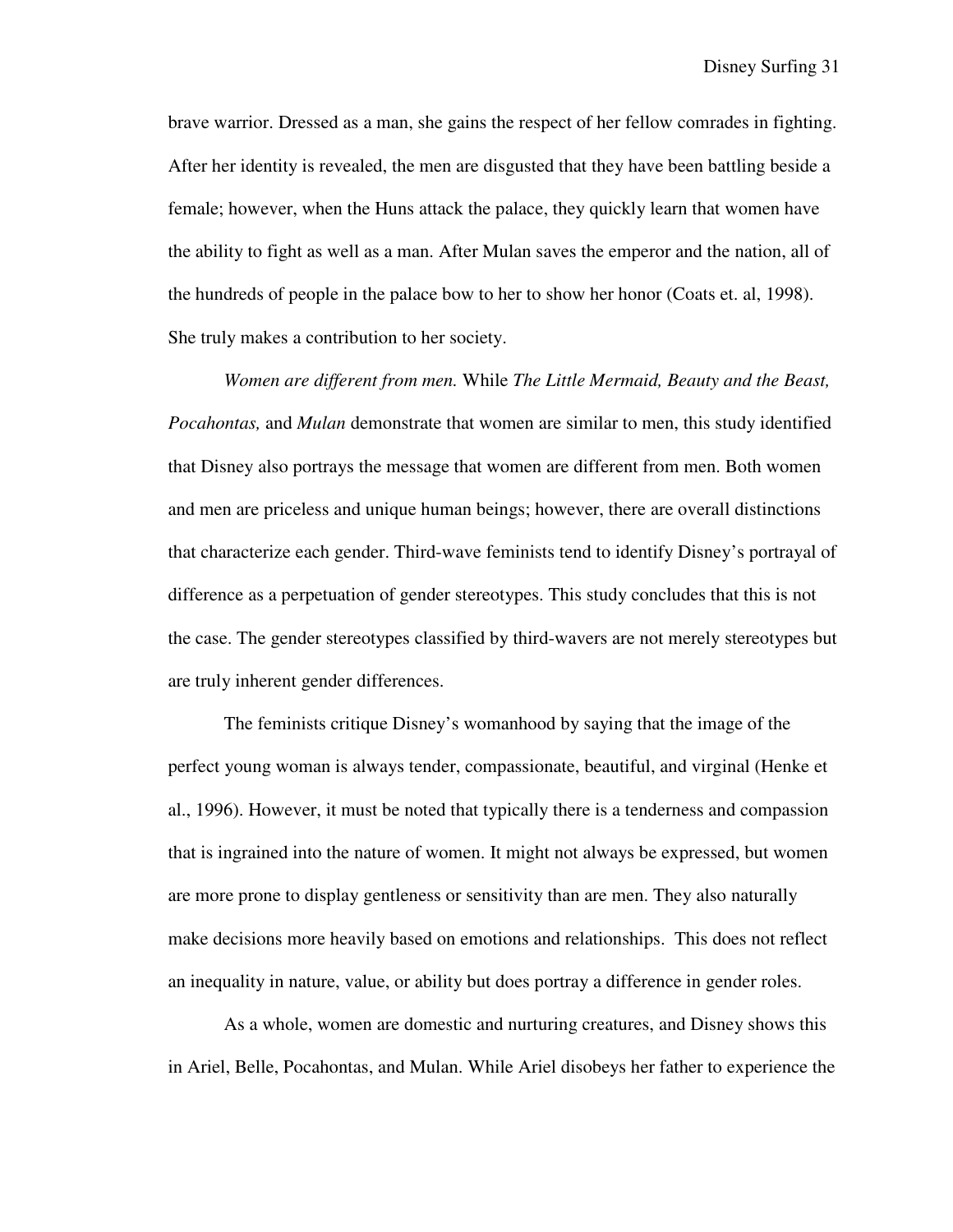human world, her deep love for her father is unmistakable when he saves her from giving her soul to Ursula (Ashman et. al, 1989). Belle not only possesses a sincere love for her father, but she also assumes a nurturing role to Chip and to the Beast when he is hurt from the wolves' attack. She tends to his wounds and takes care of him (Ashman et. al, 1991). As third-wavers reveal in their analysis, Pocahontas' loyalty to her tribe at the end of the film highlights her domestic and nurturing role (Dundes, 2001; Pentecost et. al, 1995). Finally, Mulan is motivated by emotions and by her relationship with her family to join the Chinese army. She is searching for her identity, is fearful for her father, and is compelled to bring honor to her family (Coats et. al, 1998). This simply reflects how different genders tend to respond to situations.

 *Women ought to practice sacrificial love.* This study discovered a third message that Disney portrays about womanhood: women ought to practice sacrificial love. In all four of the films analyzed for this research, the female protagonist sacrifices her body, freedom, life, or even her love for someone or something she loves most. Ariel sacrifices her voice and her fin, as well as her father's wishes, in order to win the love of Eric (Ashman et al., 1989). Belle sacrifices her freedom and agrees to be the Beast's prisoner in order to save her father, Maurice (Ashman et. al, 1991). Pocahontas sacrifices her life to save John Smith and also her love for John in order to stay with her community (Pentecost et. al, 1995). Mulan sacrifices her life to become a warrior because of her love for her father, her family, her country, and even herself (Coats et. al, 1998).

 This message of womanhood is the most problematic to feminists. Since the second wave, feminists have held to the belief that women should not create emotional ties to anyone or anything. They claim that these ties put women in bondage, prohibiting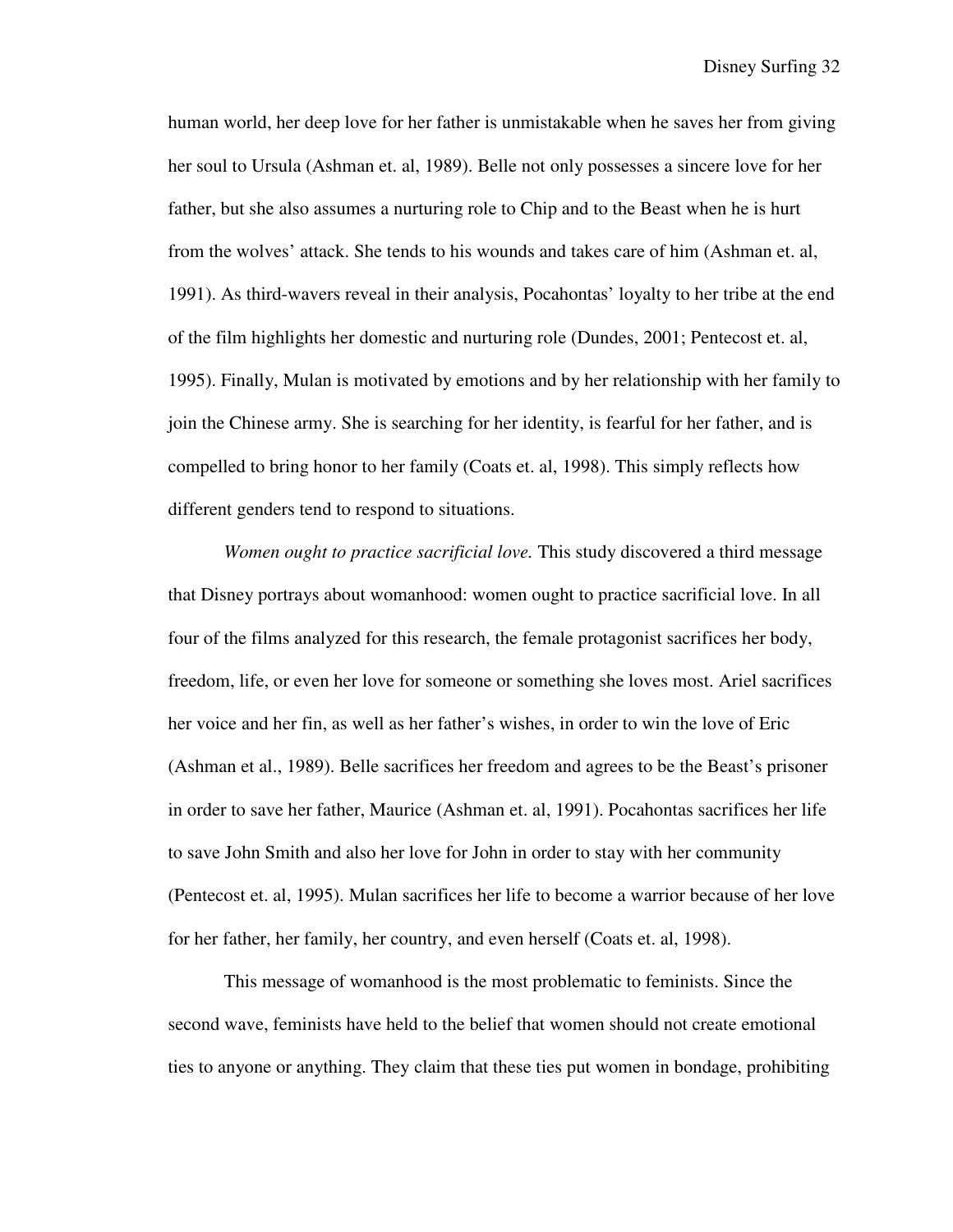them to blossom to their full potential because women will have to make sacrifices in order to maintain the relationships—even if it is for a greater good (SDSU, 2006). They argue that Mulan should not have joined the army out of love her for family nor should Pocahontas sacrifice her happiness to stay with her people (Dundes, 2001; Youngs, 1999).

 However, Disney teaches the value of both men and women making sacrifices for the people and things they love. Ironically, it is when one sacrifices one's self in an act of love that true freedom comes. It promotes a sense of humility and selflessness to accomplish a task for a greater good. Because of its equal treatment of genders, Disney does not support the idea that sacrifice is the sole responsibility of females. Men and women make significant sacrifices in the films. Most evidently, King Triton in *The Little Mermaid* trades places with Ariel when Ursula comes to take her soul, and so in turn, she takes his. In the battle that follows, King Triton is released; however, it was his selfless act that teaches a very valuable lesson about what true love is (Ashman et. al, 1989).

 *Women should follow their hearts.* This study identified the final message that Disney demonstrates the lesson that women should follow their hearts. Ariel, Belle, Pocahontas, and Mulan make decisions based on feelings and instinct and tend to do what they want to do despite other opinion— in other words, they follow their hearts.

 This message is embedded within almost all of the previous messages. It is similar to the feminist analysis of the themes of independence, feistiness, emotions-based decision-making, as well as the theme of rebellion. Through Ariel, Belle, Pocahontas and Mulan, Disney illustrates the idea that women should pursue the things they desire. There is no cost that should get in the way. For example, Ariel sacrificed her relationship with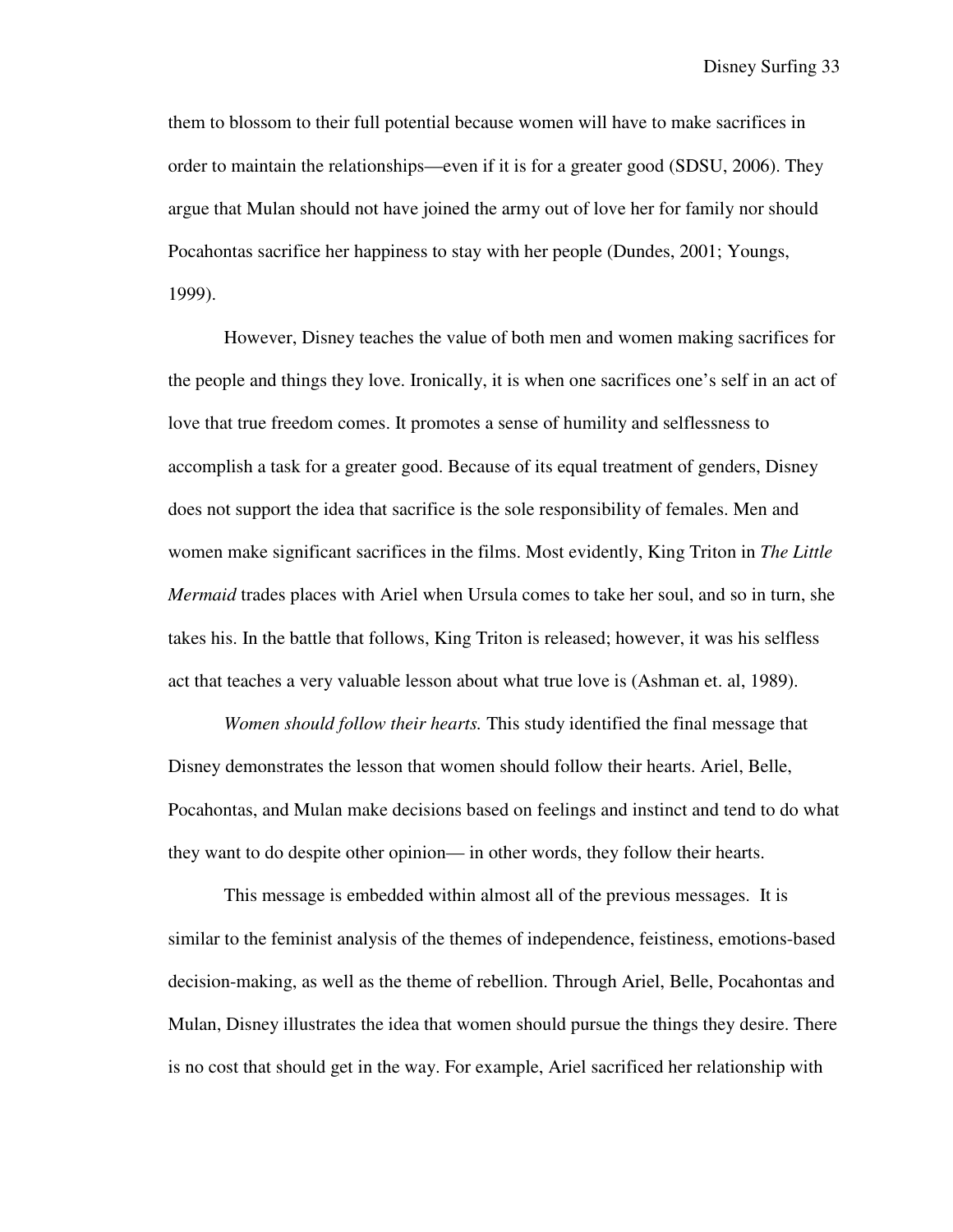Disney Surfing 34

her father, her voice, her fin, and all she has ever known in order to become human to win Eric's heart (Ashman et. al, 1989). Furthermore, Mulan decides to join the army despite the consequences for herself and for her family (Coats et. al, 1998).

 While Ariel and Mulan demonstrate following their heart by having a singular goal that they pursue, Belle and Pocahontas show the message of following their heart through the way they make decisions. These two characters primarily utilize their instinct and emotions to determine what to do in a situation. When Belle and the Beast argue after he discovers her in the West Wing, Belle flees from the castle to go home, despite her agreement to stay in the castle forever (Ashman et. al, 1991). Furthermore, Pocahontas listens to the spirits of the wind and also to her heart to decide to rebel against her tribe to spend time with an Englishman. She is also prompted by the spirits at the end of the movie to save John Smith's life (Pentecost et. al, 1995).

 These are not decisions that have been logically thought through but are decisions that are made in a moment. They reflect the young woman's true desires. Disney teaches that the best way to live life is to follow one's heart, because in the end, everything works out for Ariel, Belle, Pocahontas, and Mulan.

### **Discussion**

 This study was conducted in order to understand the depiction of womanhood portrayed to Generation Y women during childhood. Therefore, it is imperative to discuss the implications the results of this research in regards to Generation Y. As stated previously in the Generation Y section, this generation is known for their diversity, independence, and empowerment (NAS, 2006). Furthermore, sociological research indicates that the women of this generation are less traditional than previous generations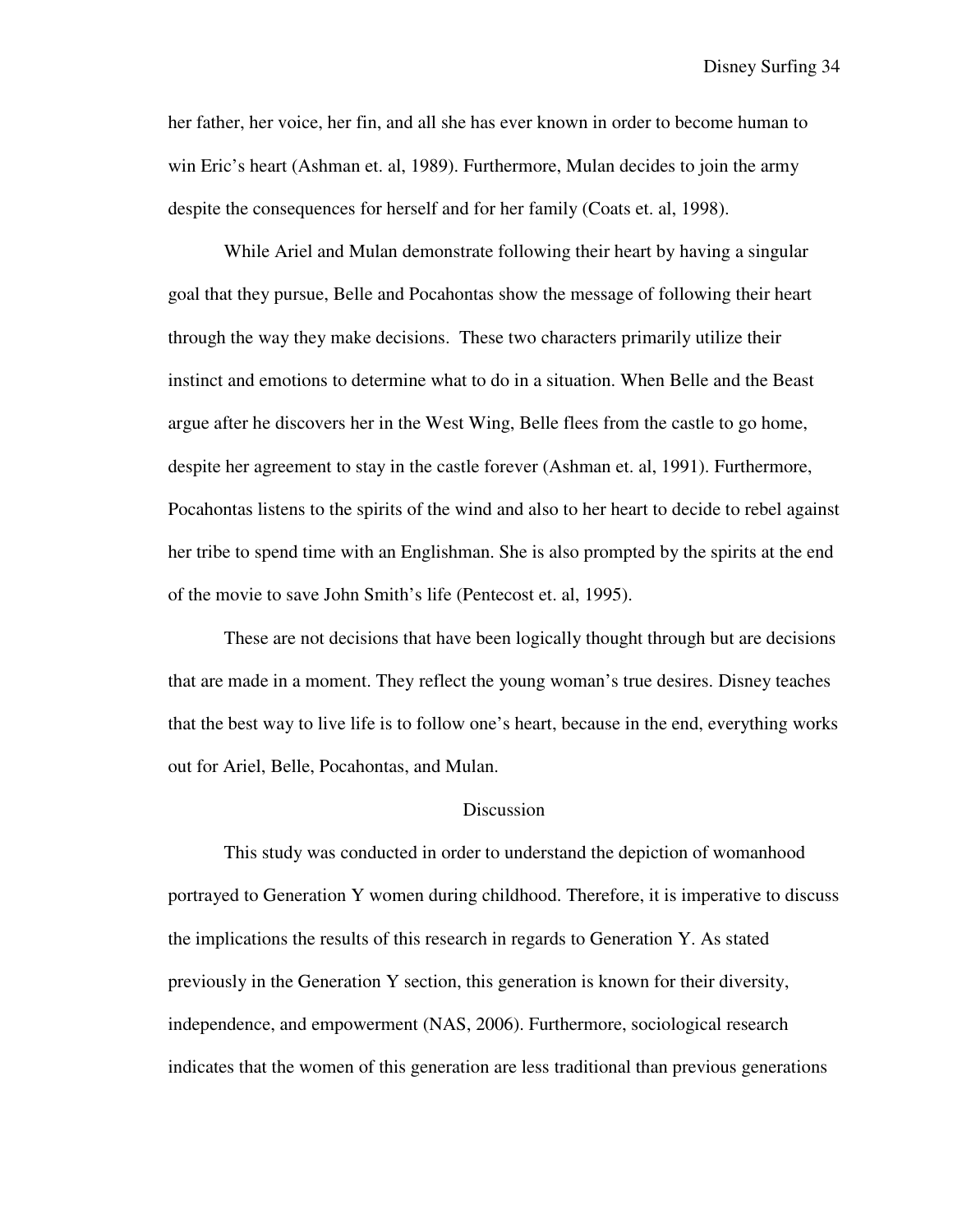Disney Surfing 35

(A Portrait, 2007). That does not mean that Generation Y women disregard the importance of family, but they look at their lives with a mentality of having it all careers, love, family, and independence.

 In conclusion, during the late 1980s through the 1990s, Disney portrayed four lessons to Generation Y about womanhood that corresponds with that generation's modern outlook. No exact conclusion can be made that Disney's portrayal of womanhood formed this breed of young women. However, it is reasonable to state that Disney's messages portrayed to Generation Y when they were children about femininity correspond with the view the generation itself upholds today. Ariel, Belle, Pocahontas and Mulan illustrated that while women are equal to men, they are also different from men. They demonstrate the importance of sacrificial love. They model what it looks like to pursue one's desires. Likewise, females of Generation Y are independent and strong. Generation Y women are empowered to make a difference in their society, even if it means making significant personal sacrifices. This is because they will go the distance to achieve their goal. Lastly, these women want to experience love through a close family relationship, but that is not necessarily their primary objective as it has been in the previous generations.

 Often, one thinks about the impact or prevalence of feminism within today's society as being relatively small. In people's minds, it is a movement that is nearly dead. However, as seen in this study, feminist principles infiltrate society more widely than it is realized, and its impact is significant. Mary Kassian (2005) summed up this entire discussion her book, *The Feminist Mistake:* 

Most young women regard feminism as yesterday's fashion—an antiquated philosophy that hangs neglected like the hippie beads in the back of their mothers'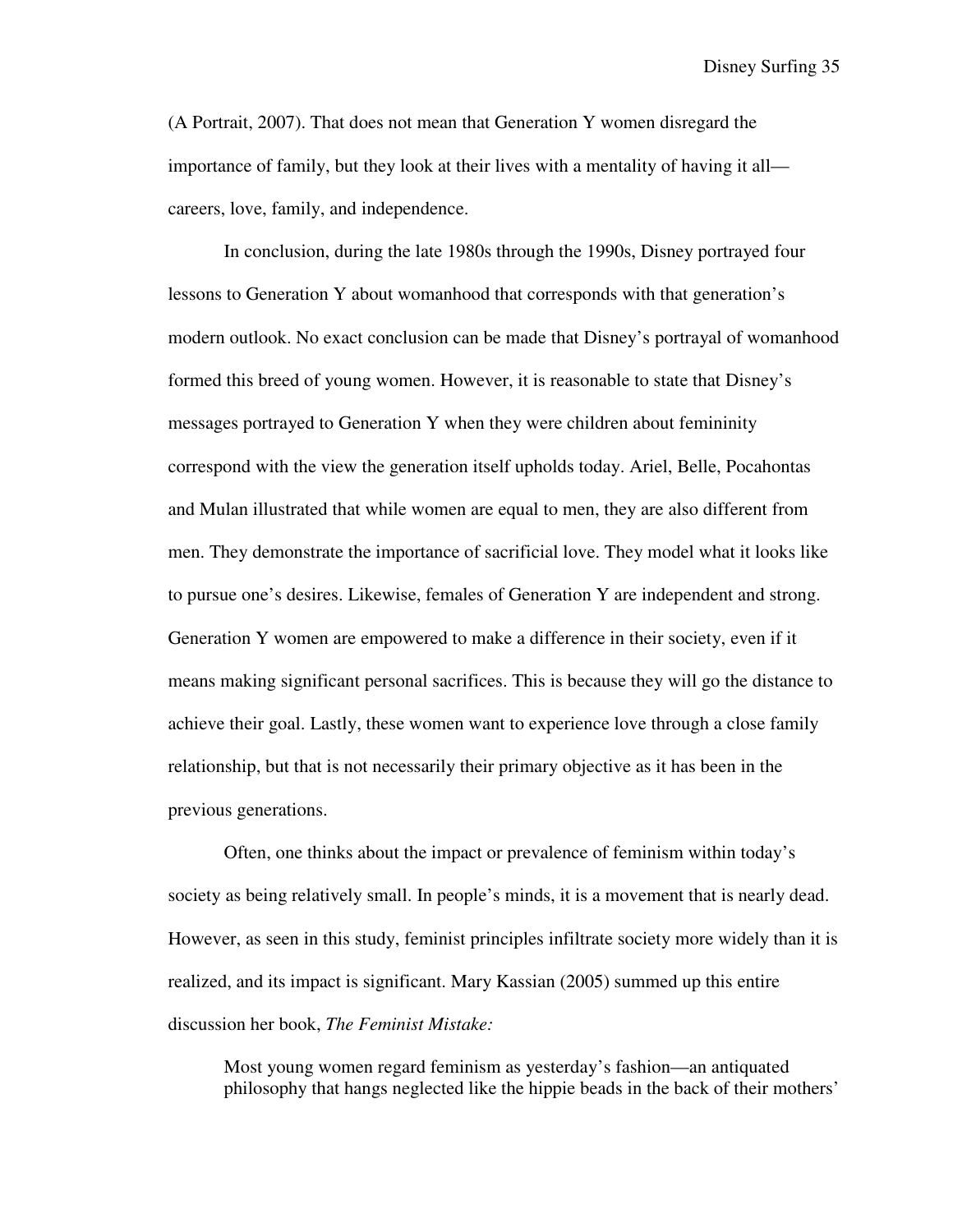closets. But the philosophy of feminism has not died. Rather, it has been thoroughly incorporated into our collective societal psyche. The radical has become commonplace. Hollywood's image of women as "kick-butt" female tomb raiders, terminatrixes, and trash-talking-machine-gun-toting mercenaries do not raise our collective eyebrows. Virtually all of us—to one degree or another—have become feminists. (p. 12)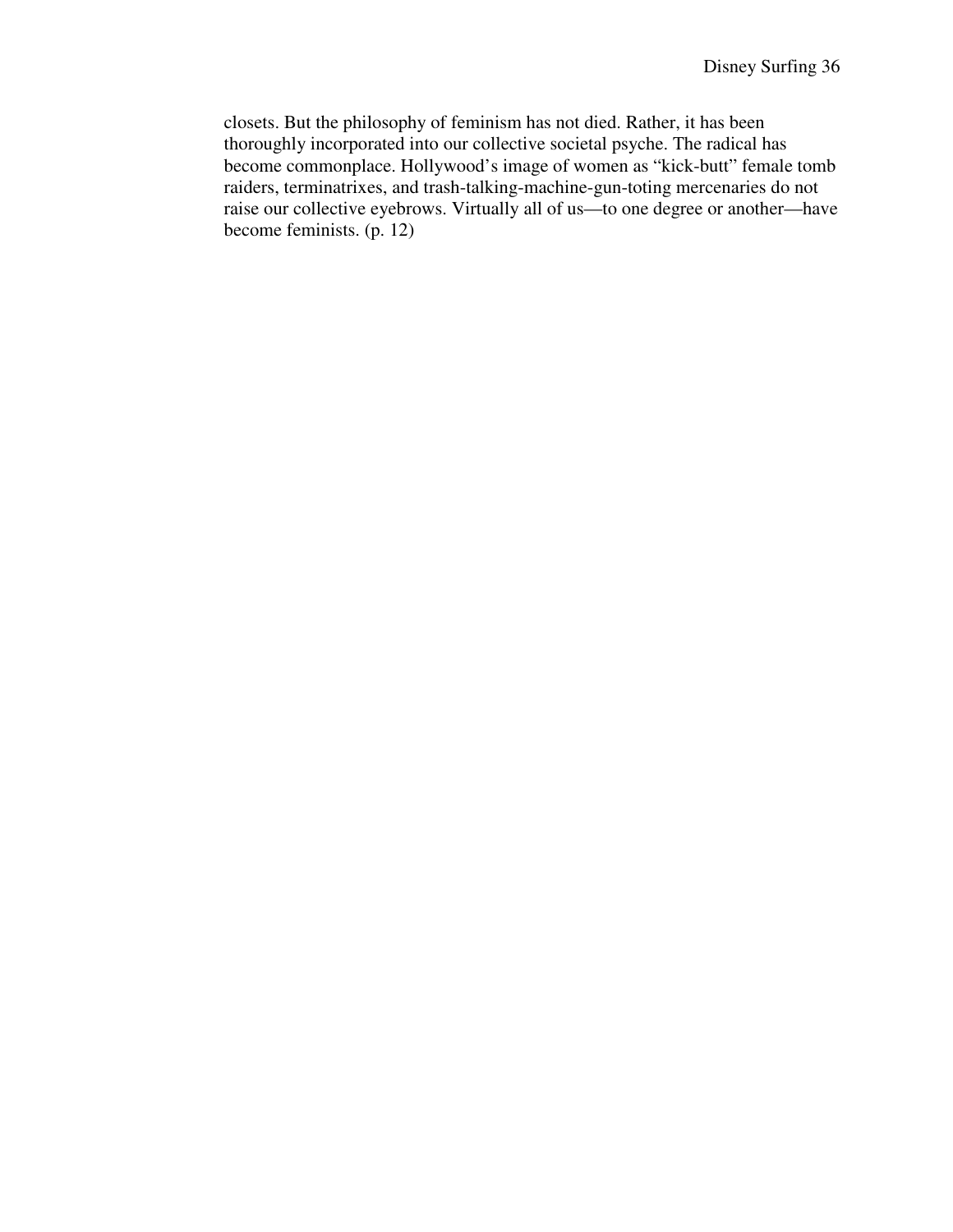#### References

- Ashman, H. (Producer), & Clements, R. and Musker, J. (Directors) (1989). *The little mermaid* [Motion picture]. United States of America: The Walt Disney Company.
- Ashman, H. (Executive Producer), & Trousdale, G. and Wise, K. (Directors) (1991). *Beauty and the beast* [Motion picture]. United States of America: The Walt Disney Company.
- Bay, W. (2007, March 23). What a Generation Y woman really wants? *The Huffington Post.* Retrieved January 26, 2009, from http://www.huffingtonpost.com/willowbay/what-a-generation-y-woman\_b\_44132.html
- Coats, P. (Producer), & Bancroft, T. and Cook, B. (Directors) (1998). *Mulan* [Motion picture]. United States of America: The Walt Disney Company.
- Davis, A. M. (2005). The 'Dark Prince' and dream women: Walt Disney and midtwentieth century American feminism. *Historical Journal of Film, Radio and Television*, 25, 213-230. EBSCOHost. A. Pierre Guillermin Library, Lynchburg. 1 March 2008. Keyword: feminism and Disney.
- Dundes, L. (2001). Disney's modern heroine Pocahontas: revealing age-old gender stereotypes and role discontinuity under a facade of liberation. *The Social Science Journal*, 38, 353-365. Retrieved February 24, 2008, from http://www.sciencedirect.com/science? ob=ArticleURL& udi=B6W64-43VJPRH-1&\_user=5301161&\_rdoc=1&\_fmt=&\_orig=search&\_sort=d&view=  $c&$  acct=C000066771&\_version=1&\_urlVersion=0&\_userid=5301161&md5=4a 8b626dd15ed2f10a070e4d4ec70420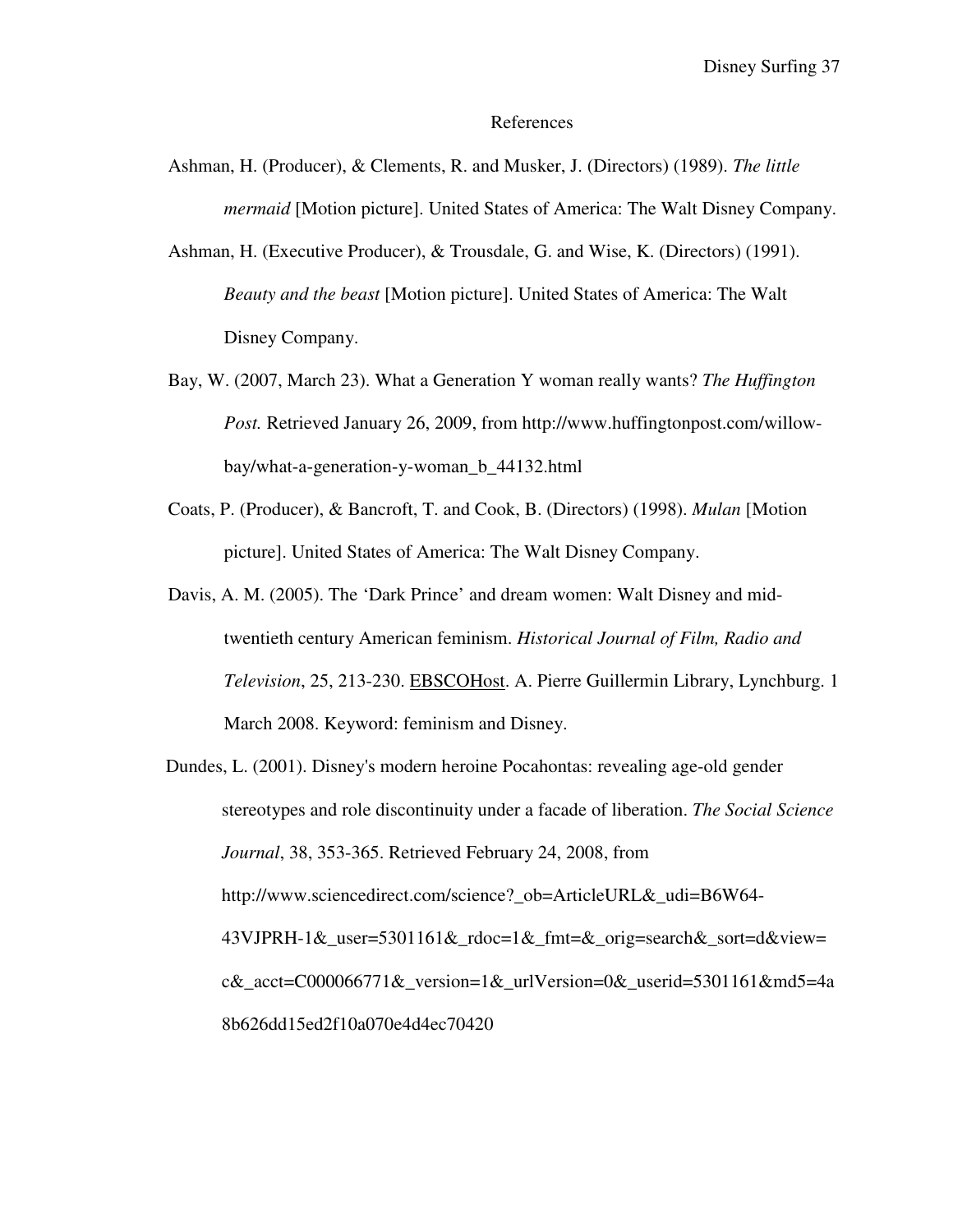- (2009). feminism. In *Encyclopaedia Britannica*. Retrieved January 29, 2009, from Encyclopaedia Britannica Online: http://search.eb.com/eb/article-216009
- (n.d.). feisty. *Dictionary.com Unabridged (v 1.1)*. Retrieved February 01, 2009, from Dictionary.com website: http://dictionary.reference.com/browse/feisty
- Greenfieldboyce, N. (2008, September 5). Pageant protest sparked bra-burning myth. National Public Radio. Retrieved January 31, 2009, from http://www.npr.org/templates/story/story.php?storyId=94240375
- Henke, J. B., Umble, D.Z., and Smith, N.J (1996).Construction of the female self; feminist readings of the Disney heroine. *Women's Studies in Communication*, 19, 229-249. Retrieved February 24, 2008, from LexisNexis Academic. College of William & Mary Interlibrary Loan, Lynchburg. Keyword: disney heroine + women's studies in communication.
- Kassian, Mary (1992). *The Feminist Gospel.* Good News Publishers.
- Kassian, Mary (2005). *The Feminist Mistake*. Good News Publishers.
- (2006). NAS insights Generation Y: the Millennials. ready or not, here they come. *NAS Recruitment*. Retrieved November 12, 2007, from http://www.nasrecruitment.com/TalentTips/NASinsights/GenerationY.pdf
- Orenstein, P. (2006, December 24) What's wrong with Cinderella? *The New York Times.* Late ed., sec. 6: 34. LexisNexis Academic. A. Pierre Guillermin Library, Lynchburg. 24 Feb. 2008. Keyword: feminism in media.
- Pentecost, J. (Producer), & Gabriel, M. and Goldberg, E. (Directors) (1995). *Pocahontas* [Motion picture]. United States of America: The Walt Disney Company.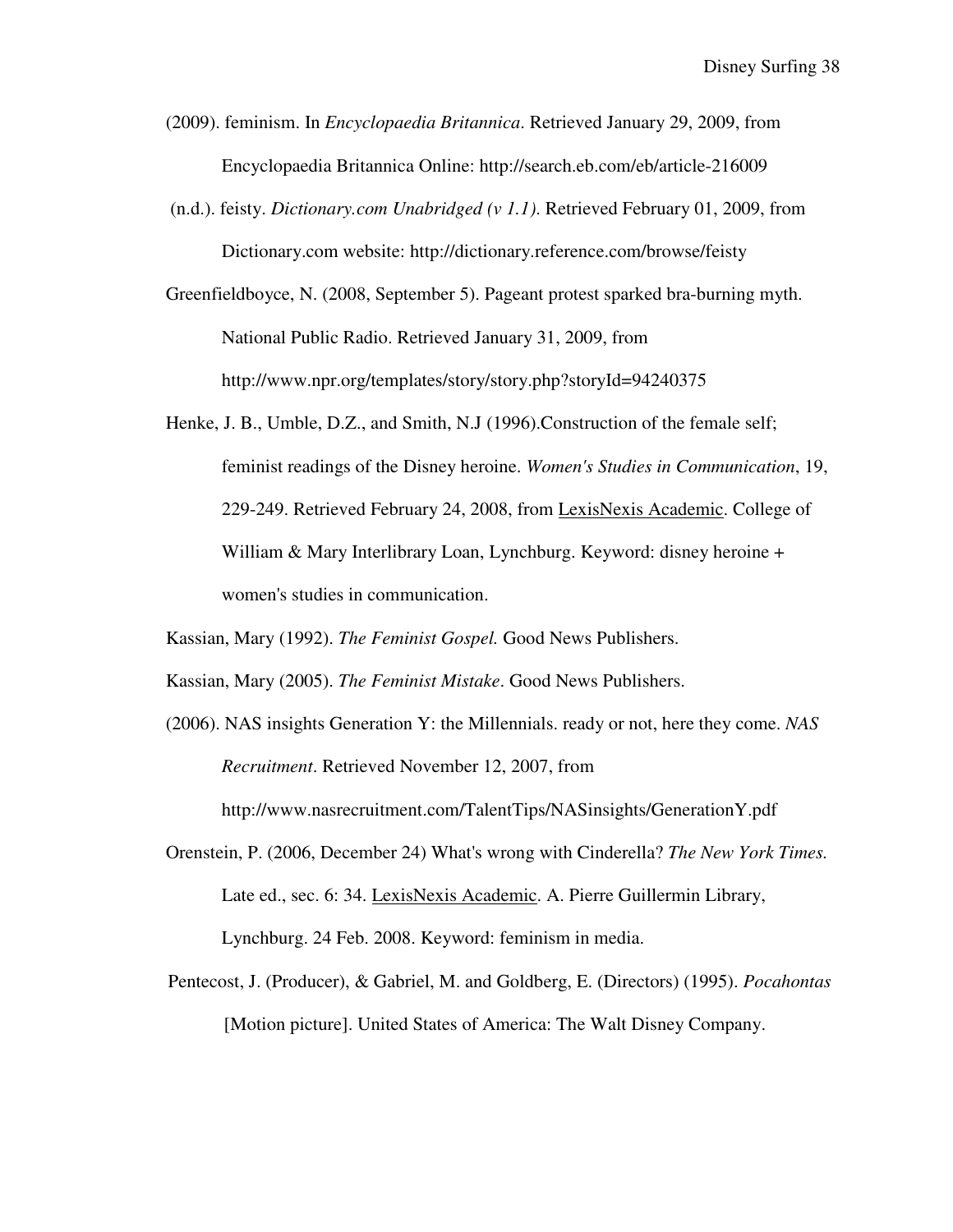- A Portrait of "Generation Next". (2007, January 9). The Pew Research Center for the People & the Press. Retrieved January 26, 2009, from http://people-press.org/ report/300/a-portrait-of-generation-next
- Read, O. (2006, June 19). Generation Next women changing the path to marriage and childbearing. The Online News Hour. Public Broadcasing Service. Retrieved January 25, 2009, from http://www.pbs.org/newshour/generation-next/ demographic/marriage\_06-19.html.
- Schriefer, A. (n.d). We've only just begun: translating Third Wave theory into Third Wave activism. The Medusa Project: George Washington University. Retrieved January 18, 2009, from http://www.gwu.edu/~medusa/thirdwave.html
- Sullivan, P. (2006, February 5). Voice of feminism's 'Second Wave.' *Washington Post.* Retrieved January 28, 2009, from http://www.washingtonpost.com/wp-dyn/ content/article/2006/02/04/AR2006020401385.html
- (2006). SDSU Women's Studies Home page. San Diego State University. Retrieved January 28, 2009, from http://www-rohan.sdsu.edu/dept/wsweb/index.html
- Towbin, M.A, Haddock, S.A., Zimmerman, T.S., Lund, L.K., Tanner, L.R. (2003). Images of gender, race, age, and sexual orientation in Disney feature-length animated films. *Journal of Feminist Family Therapy*, 15(4), 19-44.
- (2006). "What is Third Wave feminism?" Third Wave Foundation. Online video clip. Thirdwavefoundation.org. Accessed on January 18, 2009, from http://www.thirdwavefoundation.org/about/videos
- Wollstonecraft, M. (1792). *A Vindication of the Rights of Woman and The Wrongs of Woman, or Maria* (Longman Cultural Ed.) Pearson Longman.